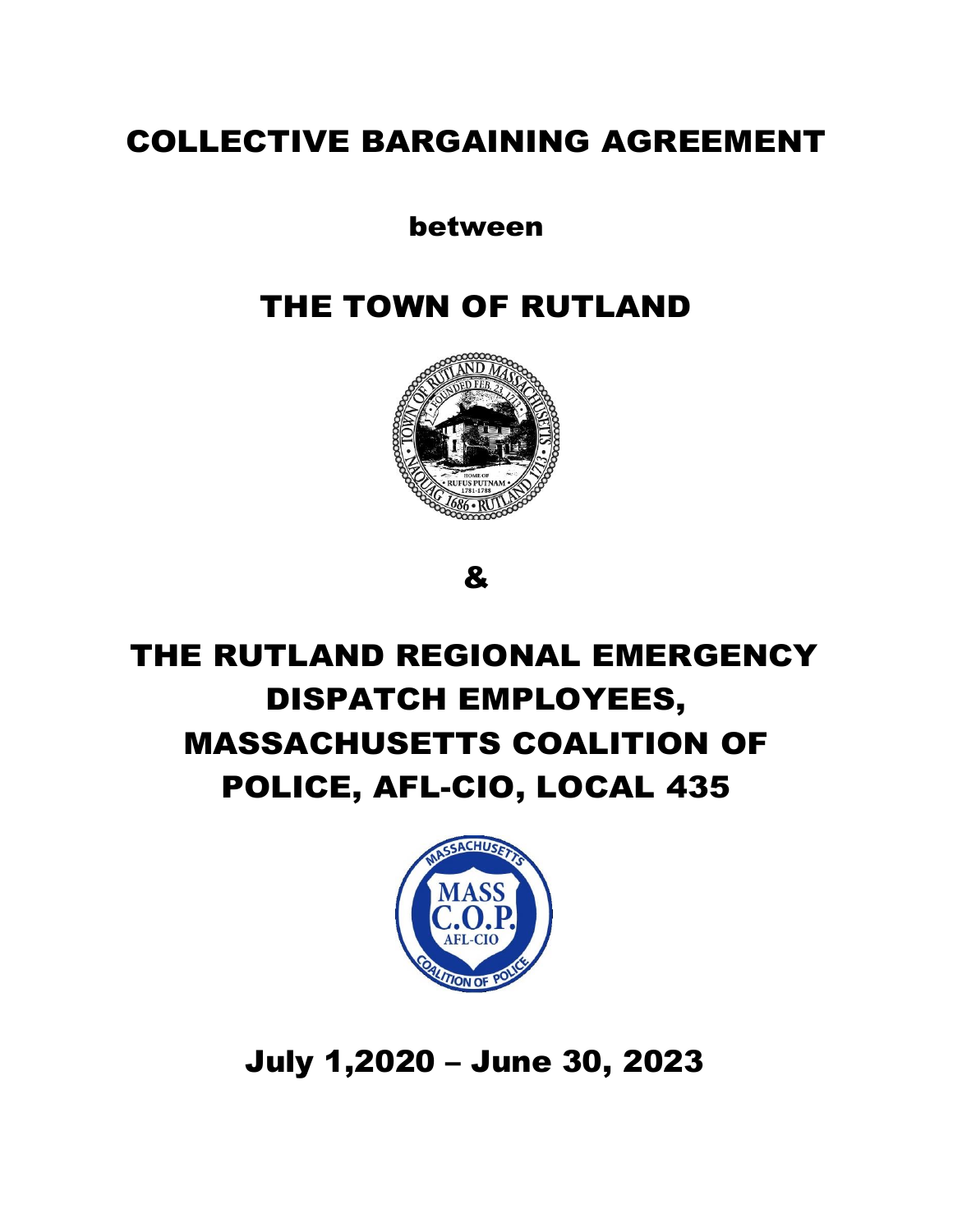# Table of Contents

| Page 3         |
|----------------|
| Page 4         |
| Page 5         |
| Page 6         |
| Page 7         |
| Page 8         |
| Page 9         |
| Page 9         |
| Page 9         |
| Page 10-11     |
| Page 12        |
| Page 13        |
| Page 14        |
| Page 14        |
| Page 15        |
| Page 15        |
| Page 16        |
| Page 16        |
| Page 16        |
| Page 17        |
| Page 18        |
| Page 19        |
| Page 20        |
| Page 20        |
| Page 21        |
| Page 22        |
| Page 23        |
| Page 23        |
| Page 23        |
| Page 24-25     |
| Page 26        |
| <u>Page 27</u> |
| Page 28        |
| Page 29-33     |
|                |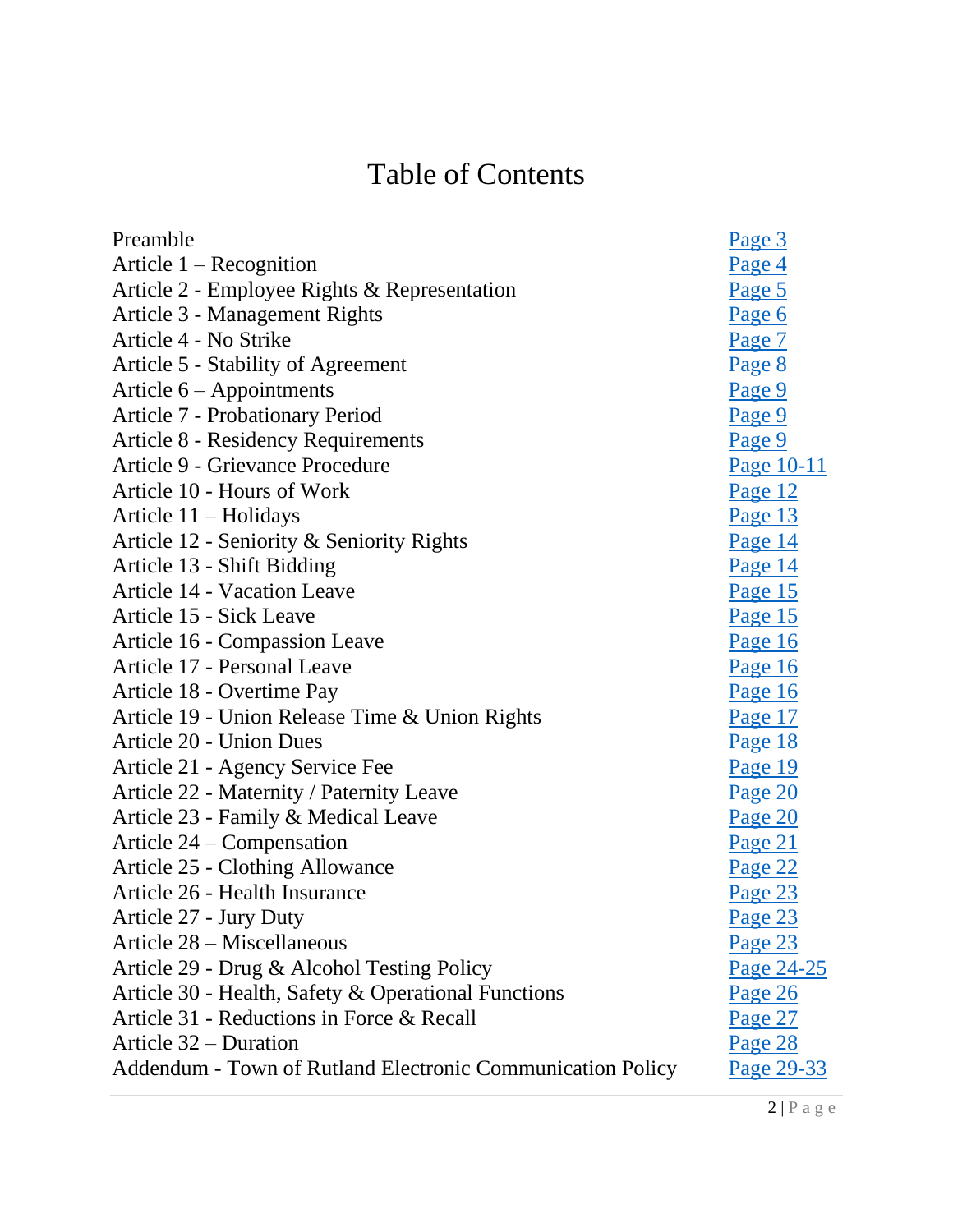<span id="page-2-0"></span>*Preamble: This Agreement is made by and between the Town of Rutland (the "Town" or the "Employer'') and the Rutland Regional Emergency Dispatch Employees, MassCOP Local 435, AFL-CIO ("the Union'') for the purposes of the promotion of harmonious relations between the Employer and the Union, establishment of an equitable and peaceful procedure for the resolution of differences and the establishment of rates of pay, hours of work, and other conditions of employment insofar as the same may be permissible by law.*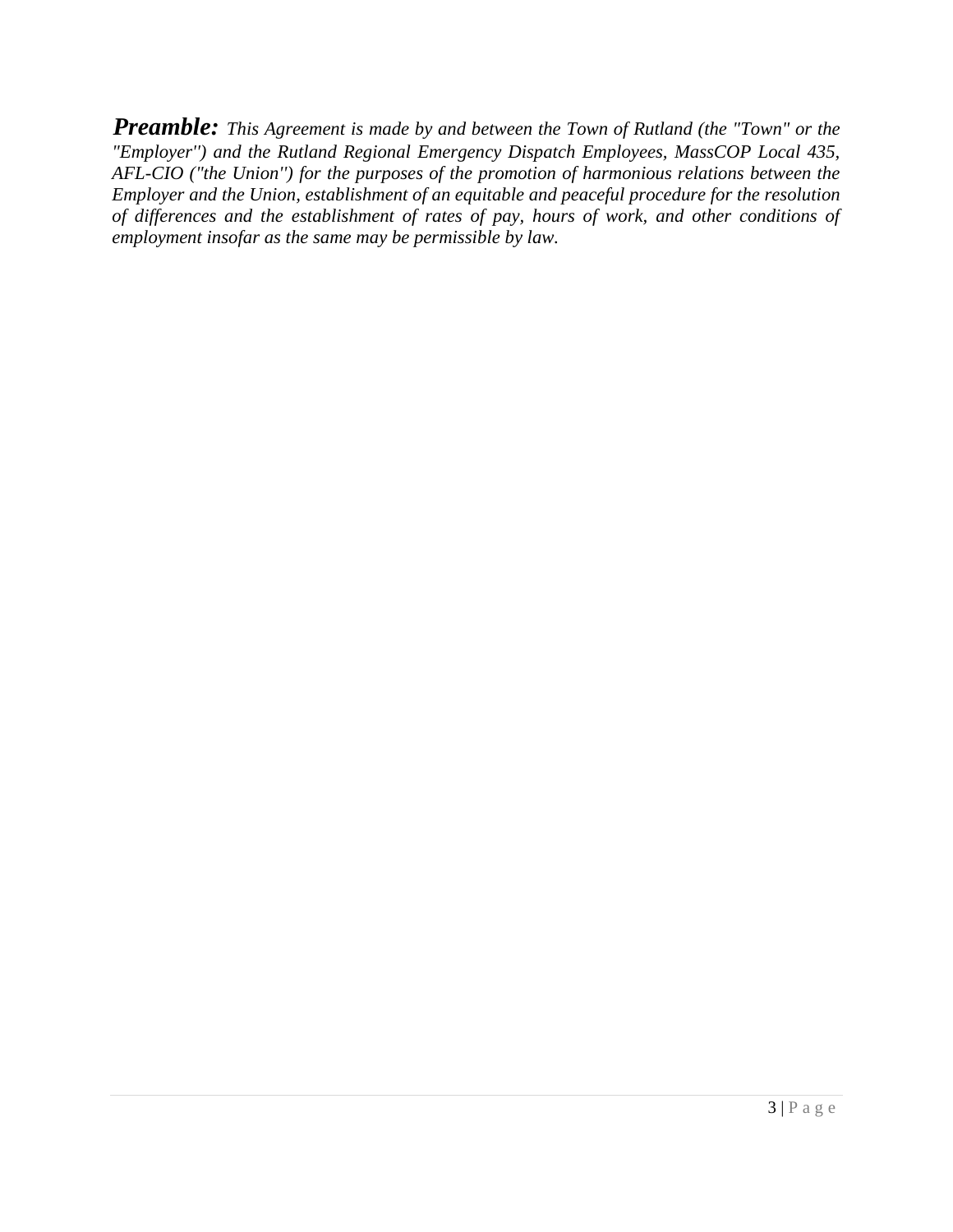#### **ARTICLE 1 RECOGNITION**

<span id="page-3-0"></span>The Town recognizes, the Union, as the sole and exclusive collective bargaining representative for wages, hours and all conditions of employment for all regular full-time dispatchers employed by the Town, including the Dispatch Supervisor but excluding all managerial, confidential and all other employees of the Town.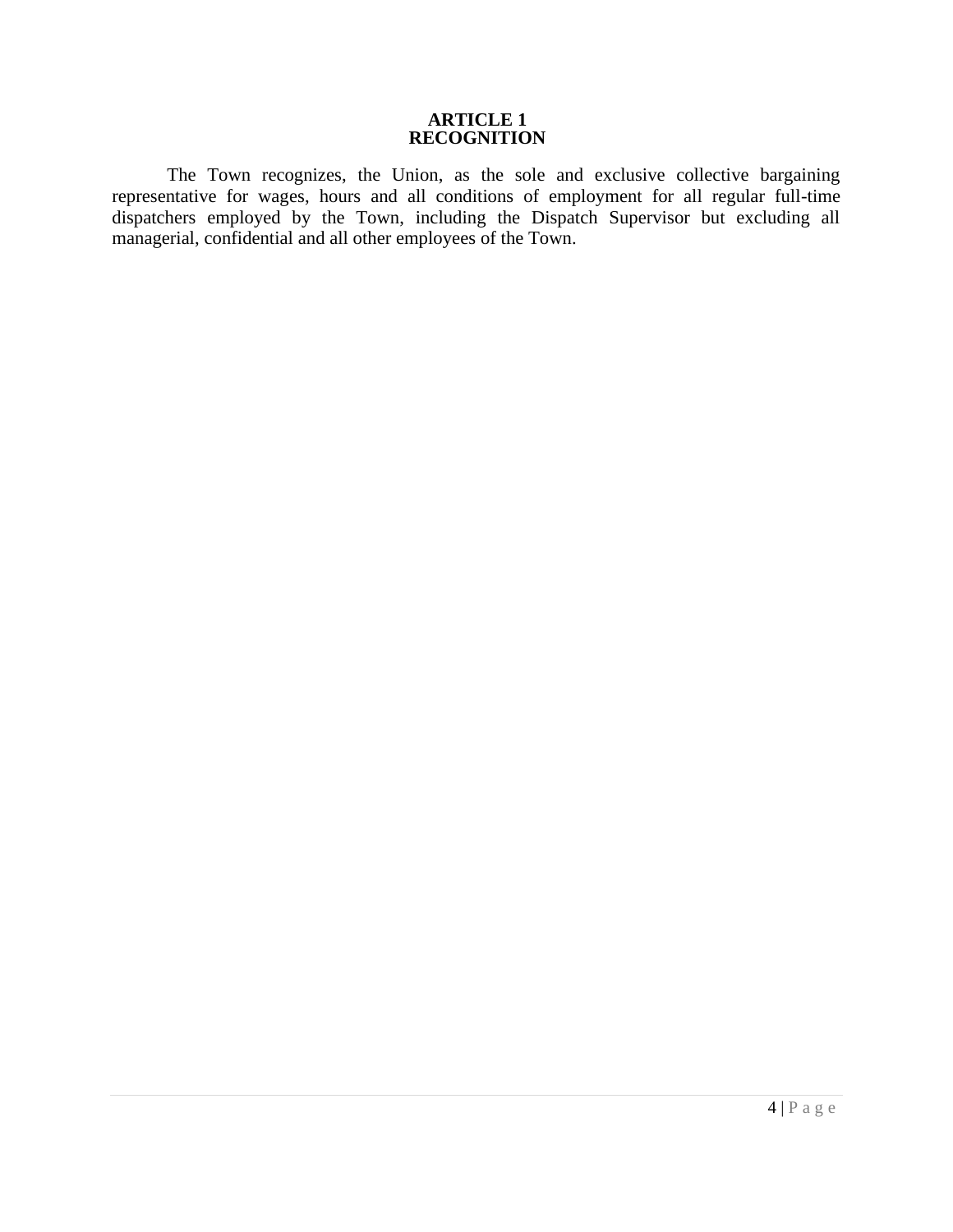#### **ARTICLE2 EMPLOYEE RIGHTS &REPRESENTATION**

<span id="page-4-0"></span>The Town shall not discharge, discriminate, interfere with, restrain or coerce any employee because of his/her lawful exercise of the rights set forth in MOL Chapter ISOE and under this Agreement. The Town will not discriminate against or take any adverse action against any employee because such employee gives testimony, takes part in grievance procedures or hearings, negotiations or conferences for or on behalf of the Union or any employee.

The Town shall not discipline any employee except for just cause. In the event any employee is disciplined, he/she shall receive a written statement specifying the reason the disciplinary action was taken. The Union will be notified within three (3) days if any employee is disciplined.

The Town agrees to provide access to each employee a copy of the existing regulations, policy and procedures and a copy of any future changes or new rules.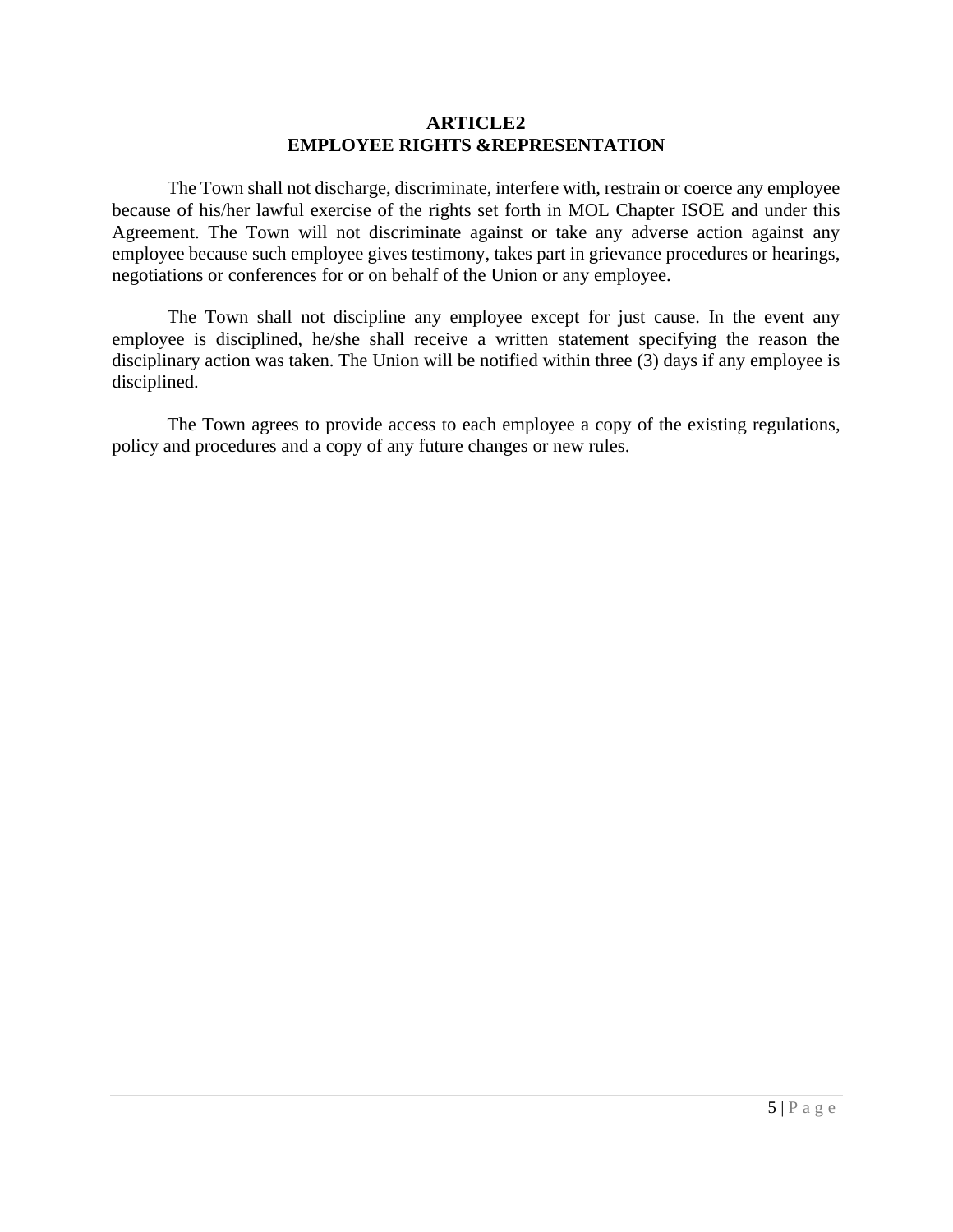#### **ARTICLE 3 MANAGEMENT RIGHTS**

<span id="page-5-0"></span>The Town shall not be limited in any way in the exercise of the functions of municipal management or government and shall have retained and reserved unto itself, without bargaining with the Union, all the powers, authority and prerogatives of municipal management or government, including but not limited to the following examples:

- (a) the operation and direction of the affairs of the Department in all of itsvarious aspects;
- (b) the determination of the level of services to be provided;
- (c) the direction, control, supervision and evaluation of the employees, including the establishment of the evaluation instrument, the frequency of the evaluations and the conducting of the evaluation; provided, however, the establishment of the evaluation instrument shall be subject to bargaining to resolution between the Town and the Union;
- (d) the determination of employee rank;
- (e) the determination and interpretation of job descriptions;
- (f) the increase, diminishment, change or discontinuation of operations, in whole or in part;
- (g) the institution of technological changes, including computerization of the revising of processes, systems or equipment;
- (h) the alteration, addition or elimination of existing methods, equipment, facilities or programs;
- (i) the determination of the methods, means, location, organization and number of personnel of the department, including whether to fill a vacancy or not; the assignment and transfer of employees, the scheduling and enforcement of shifts, vacations, days off and working hours;
- (j) the assignment of overtime;
- (k) the enforcement of working hours;
- (l) the determination of whether or not goods should be leased, contracted or purchased on either a temporary or permanent basis;
- (m) the imposition of written reprimands, the demotion, suspension, or discharge of employee's subject to just cause;
- (n) the layoff or relief of employee's due to lack of funds or of work or for any other lawful reason;
- (o) the making, implementation, amendment and enforcement of such rules, regulations, operating and administrative procedures, from time to time as the Town deems necessary, except to the extent expressly limited by a specific provision of the Agreement.

During a state of emergency, the Town shall have the right to take any action necessary to meet the emergency. The exercise of management rights under this section shall not be subject to the provisions of Article 13 (Grievance Procedure) of this Agreement.

The Town will have the right to invoke these rights, in its sole discretion, as the Town may deem appropriate without negotiation with the Union; except to the extent expressly abridged by a specific provision of this Agreement.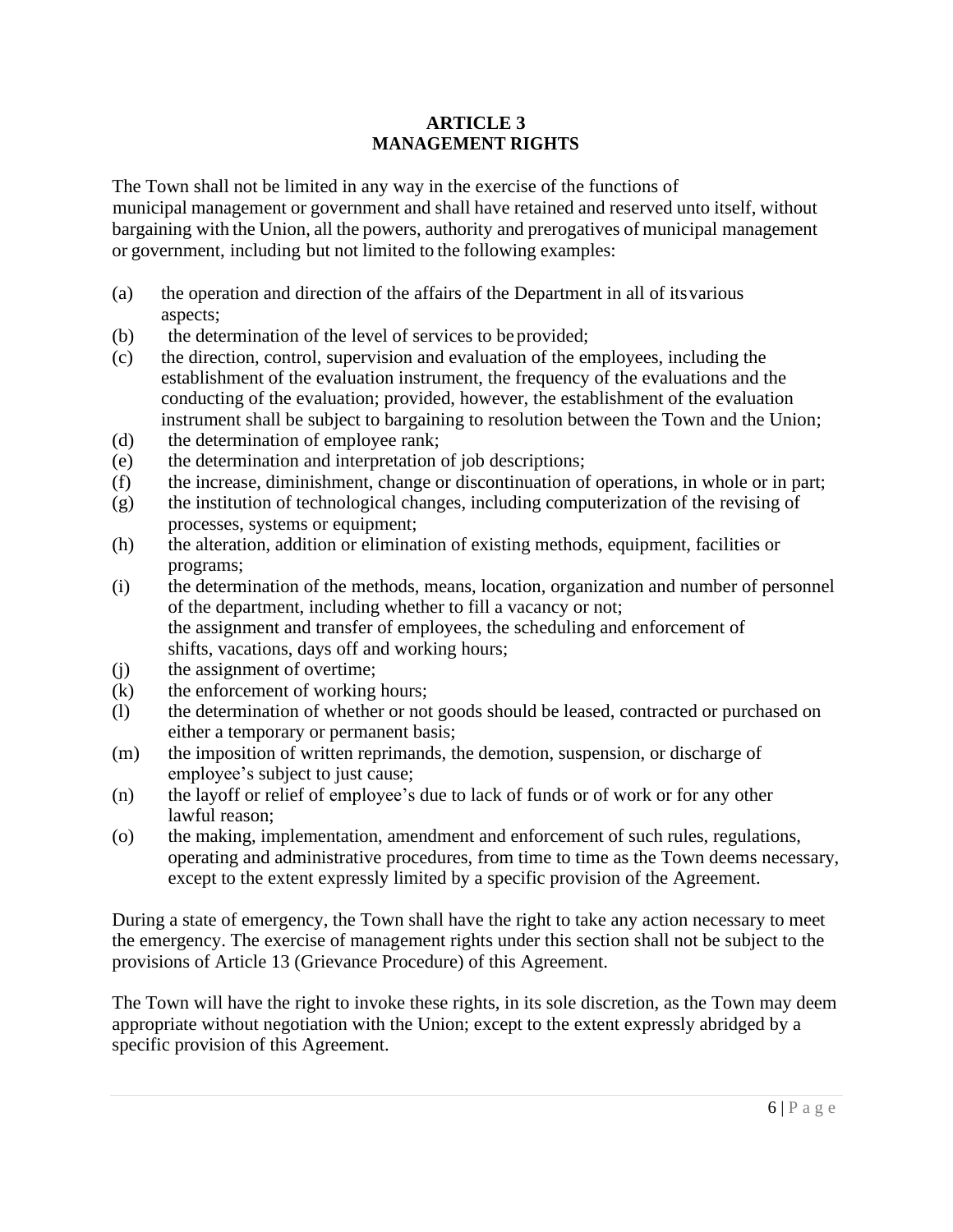#### **ARTICLE4 NO-STRIKE**

<span id="page-6-0"></span>**Section 1**. No employee covered by this Agreement will engage in, induce or encourage any strike, work stoppage, slowdown, sickout, picketing, sympathy strike, or other withholding of services from the Town, including so-called work-to-rule, refusal to perform in whole or in part duties of employment, however established, and the withholding of overtime services.

**Section 2**. the Union agrees that neither the Union nor any of its officers, agents or members, nor any employee covered by this Agreement, will call, institute, authorize, participate in or sanction any strike, work stoppage, slowdown, sickout, picketing, sympathy strike or other withholding of services, including so-called work-to-rule, refusal to perform in whole or in part duties of employment, however established, and withholding of overtime services, including upon termination of this Agreement.

**Section 3**. The Union agrees further that should any employee or group of employees covered by this Agreement engage in any such job action, the Union will forthwith disavow such activity, refuse to recognize any picket line established in connection therewith, and take all reasonable means to induce such employee or group of employees to terminate such job action.

**Section 4**. Violation of this Article, or refusal to cross any picket line in the performance of duty, will be a violation of this Agreement and will be just cause for disciplinary action, up to and including termination, by the Town against an employee and such other action that the Town may deem appropriate.

**Section 5**. The Town may, in addition to the remedies under Chapter 150E of the General Laws or this Agreement, file independently an action in a court of appropriate jurisdiction to enforce this Article.

**Section 6**. Nothing in this Article shall limit an employee's rights to exercise his first amendment rights of informational picketing on non-duty time.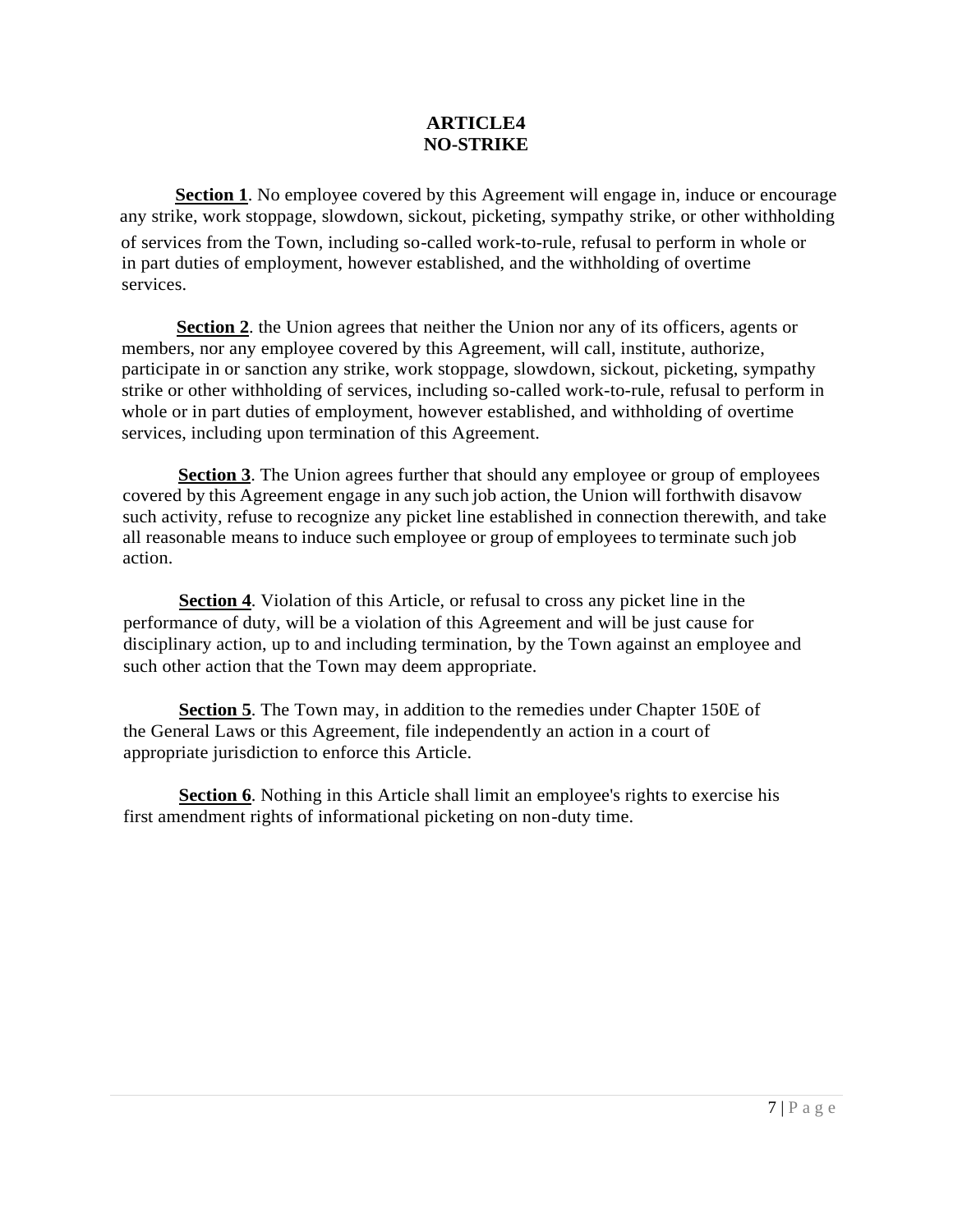#### **ARTICLE 5 STABILITY OF AGREEMENT**

<span id="page-7-0"></span>**Section 1**. No agreement, understanding, alteration, amendment or variation of the terms of this Agreement will bind the parties to this Agreement unless made and executed in writing by the parties.

**Section 2**. The failure of the Town or the Union to insist in any one or more incidents, or upon performance of any of the terms or conditions of the Agreement, will not be considered as a waiver or relinquishment of the right of the Town or Union to future performance of any such terms of conditions, and the obligations of the Town and the Union to such future performance will continue in full force and effect.

**Section 3**. If any Article or section of this Agreement or any addendum to this Agreement should be held invalid by operation of law or by any tribunal of competent jurisdiction., or if compliance with or enforcement of any Article or section should be restrained by such tribunal, the remainder of this Agreement and any addendum will not be affected and will remain in full force and effect.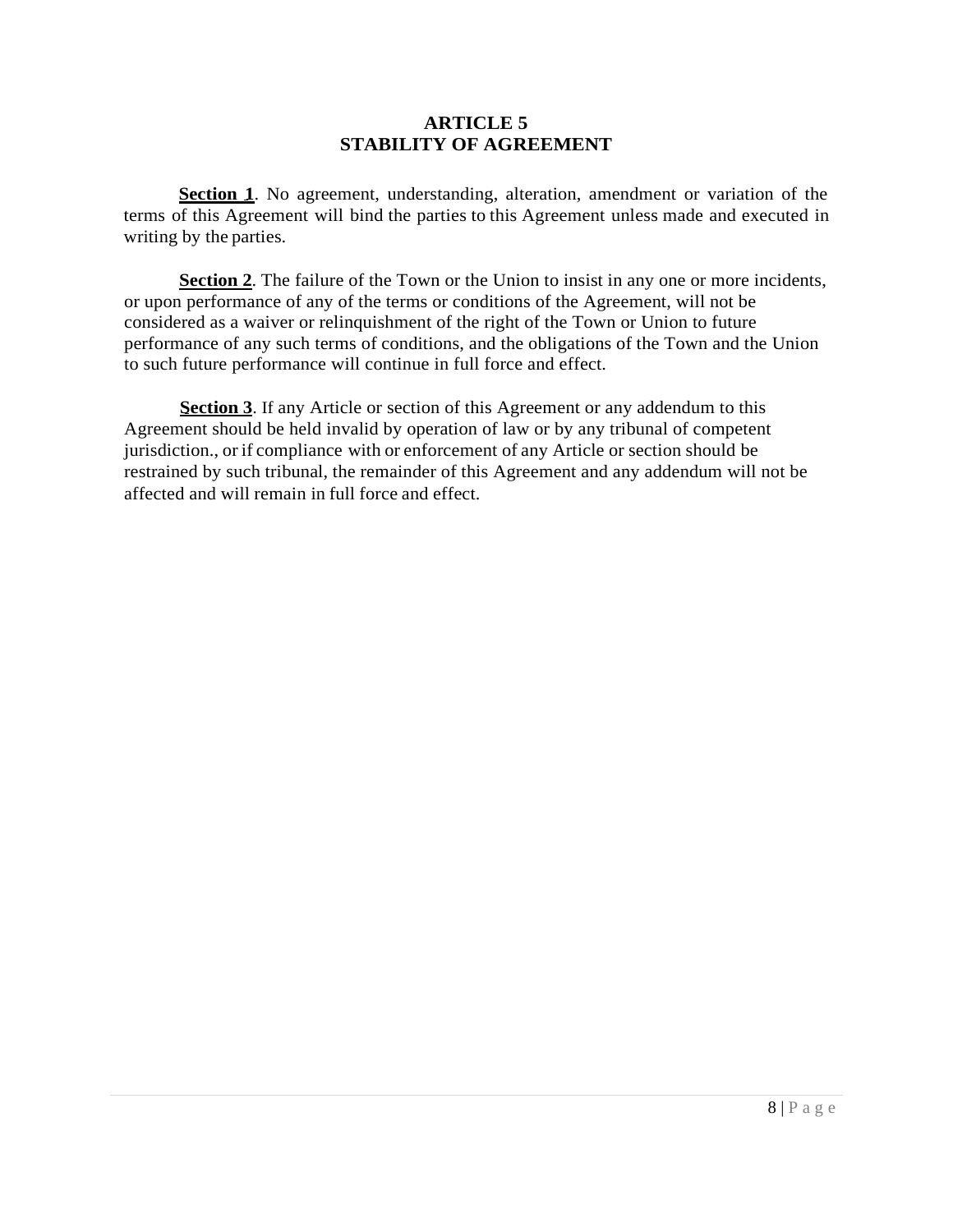#### **ARTICLE 6 APPOINTMENTS**

<span id="page-8-0"></span>The Board of Selectmen shall appoint members of the bargaining unit.

#### **ARTICLE 7 PROBATIONARY PERIOD**

<span id="page-8-1"></span>**Section 1**. All new employees shall be considered as probationary employees until they complete a probationary period twelve (12) months on the active duty. During the probationary period, his/her employment may be terminated by the Town at any time. There shall be no recourse through Article 9 for a person discharge from duty during his/her probationary period.

There shall be no seniority among probationary employees. Upon successful completion of his/her probation period, an employee shall acquire seniority which shall be retroactive to his/her last date of hire with the Town in a position covered by this Agreement.

#### **ARTICLE 8 RESIDENCY REQUIREMENTS**

<span id="page-8-2"></span>**Section 1**. All members shall, within one year of permanent appointment, reside no further fifteen than (15) miles linear distance from any Town line border. Residence distance shall be determined using Town line border to Town line border.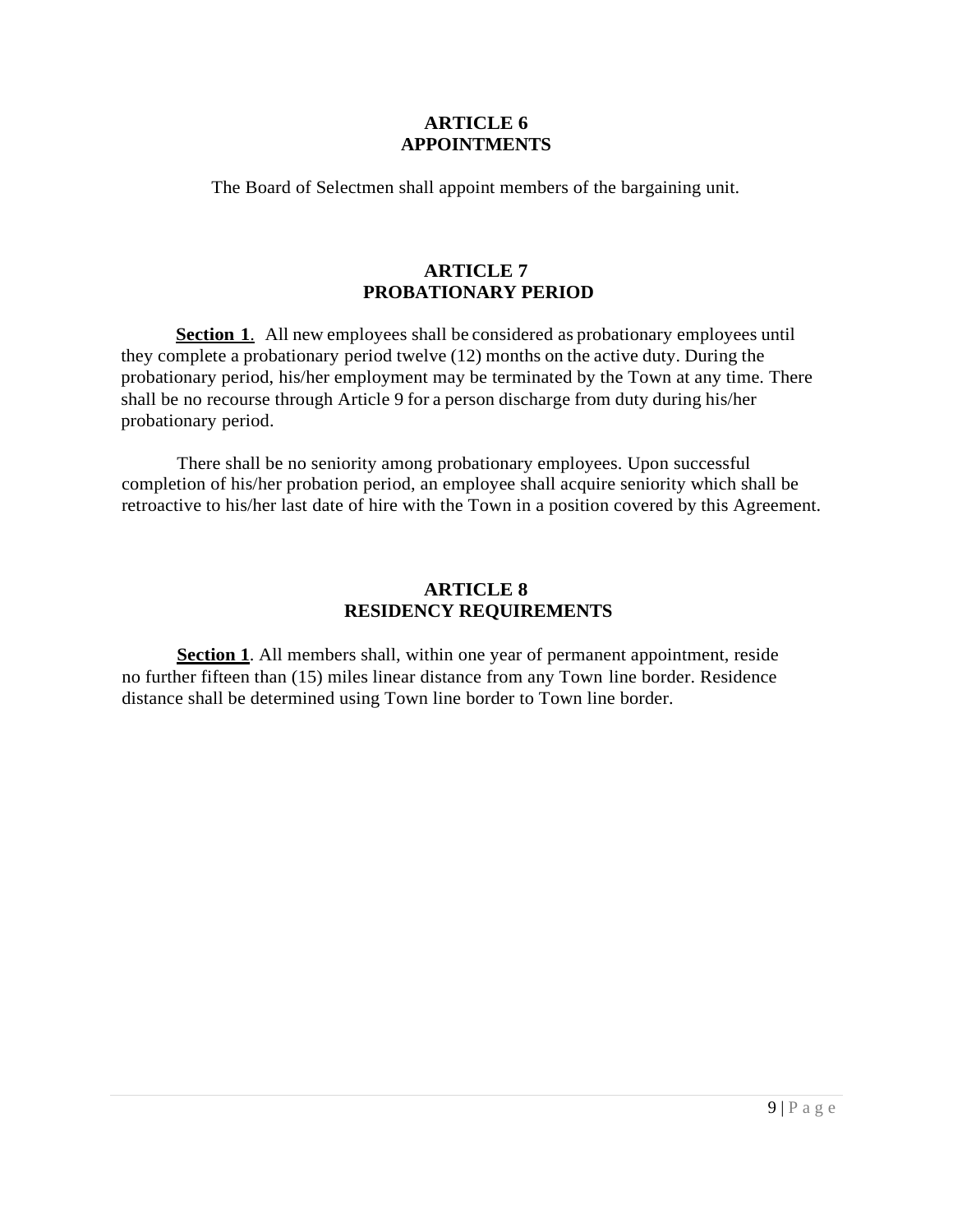#### **ARTICLE9 GRIEVANCE PROCEDURE**

<span id="page-9-0"></span>A grievance is defined as an allegation by one party that the other party has violated a specific term of the Agreement. All grievances will be dated and time stamped.

#### Procedure:

#### **Step 1**

The Union Steward and/or representative, with or without the aggrieved employee, shall take up the grievance or dispute, in writing with the Communications Director within seven (7) calendar days of when the Union or the aggrieved employee knew or should have known of the event giving rise to the grievance. The Director and/or his designee shall attempt to resolve the matter in writing within seven (7) days after the date the grievance was filed

#### **Step 2**

If the grievance or dispute still remains unresolved, it may be presented by the Union to the Town Administrator and Board of Selectmen in writing within fifteen (15) calendar days after the response from the Director was received or due. The Board of Selectmen shall have the option of holding a hearing on the matter within (30) calendar days of receipt of the grievance and shall respond to the Steward/representative in writing within thirty (30) days after the filing with the Board of Selectmen.

#### **Step 3**

If the grievance is still unresolved, the Town or the Union may, within fifteen (15) calendar days after the reply of the Board of Selectmen is due, by written notice to the other, request arbitration. The arbitration proceedings shall be conducted by the American Arbitration Association. The parties will be responsible for sharing equally any of the costs of arbitration.

If either party desires a verbatim record of the proceedings, it may cause such a record to be made, providing it pays for the record and makes copies without charge to the other party and to the arbitrator.

If the case reaches arbitration, the arbitrator shall have the power to direct a resolution of the grievance up to including restoration to the job with all compensation and privileges that would have been due the employee. No arbitrator shall have any power to add to or subtract from or modify any of the terms of this agreement or to decide any questions except the grievance as submitted. No award may be made retroactive for more than thirty (30) days prior to the date of the grievance was reduced to writing in Step I except in cases where the affected employee was unaware of the grievance for reasons beyond the employee's control.

Any member or members of the bargaining unit shall initiate in any administrative forum, any proceeding that relates to a grievance currently pending under this Article which has been initiated by the same person(s) proceedings under this Article shall terminate.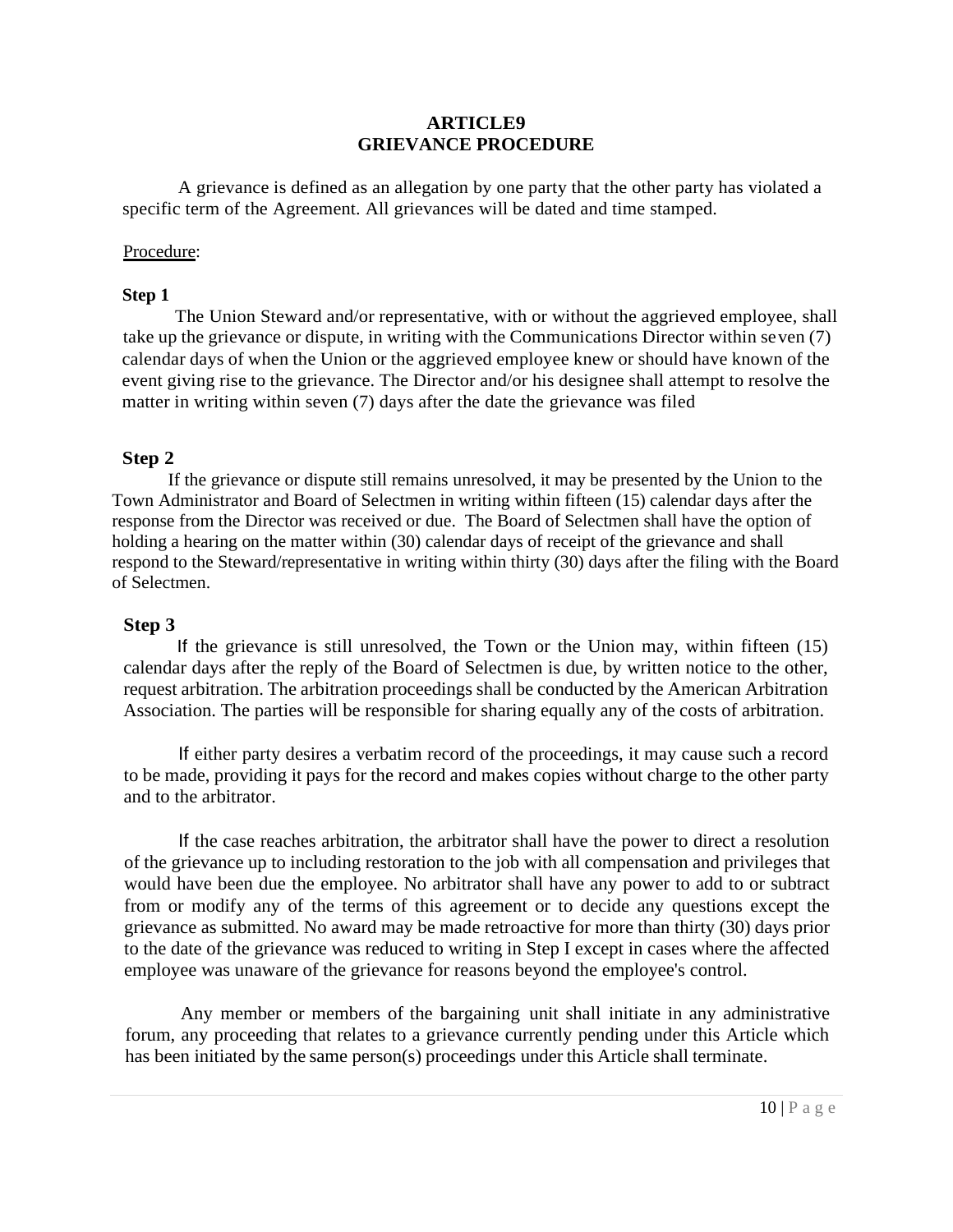The parties agree that time extensions may be granted in writing by mutual agreement at any step of the procedure set forth in this Article. A failure to act within the time frame specified in this Article to file a grievance or appeal a decision to the next step, except while authorized leave, shall constitute a waiver of any rights under this Agreement.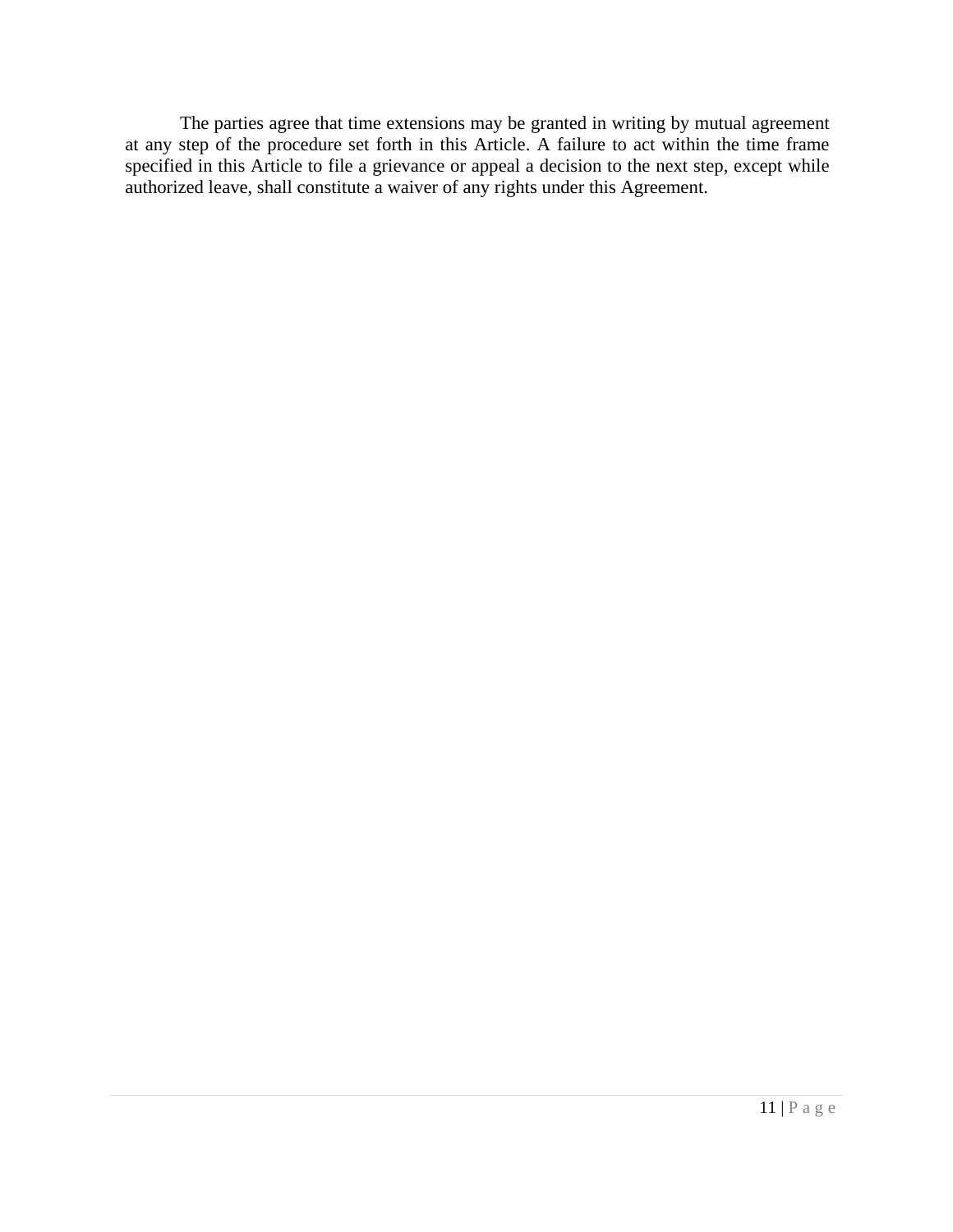#### **ARTICLE 10 HOURS OF WORK**

<span id="page-11-0"></span>**Section 1**. The Communications Director reserves the right to modify the schedule accordingly to ensure proper levels of staffing as well as to promote a healthy work environment within the Center. The Communications Director shall provide the union 30 days' notice of any and all schedule changes.

**Section 2.** The Rutland Regional Emergency Communications Center shall be staffed with at least two  $(2)$  certified dispatchers at all times.

**Section 3.** The Employee shall be allowed a paid, thirty-minute break after 6 hours of work. In consideration of being paid for this meal break, the dispatcher always agrees to be available for duty during the meal break in the event of any emergency. Employees may be permitted to leave the general vicinity of the dispatch center when staffing levels are at 3.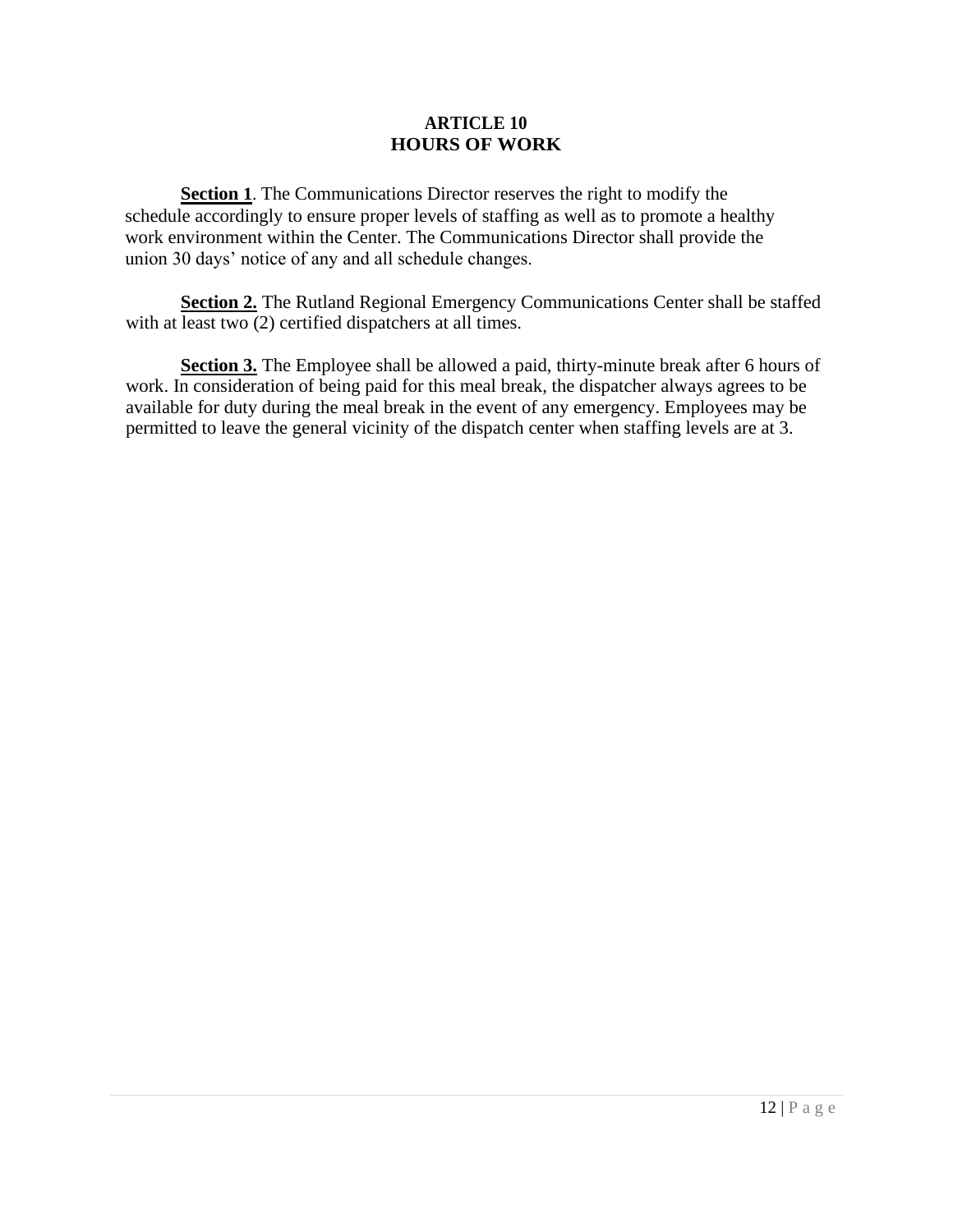#### **ARTICLE 11 HOLIDAYS**

<span id="page-12-0"></span>**Section 1.** Recognized and Observed Paid Holidays:

- a) New Year's Day
- b) Martin Luther King Jr.Day
- c) President's Day
- d) Patriot's Day
- e) MemorialDay
- f) Independence Day
- g) Labor Day
- h) Columbus Day
- i) Veteran's Day
- j) Thanksgiving Day
- k) Christmas Day

All employees who have completed 30 days of service with the Town of Rutland shall be entitled to the above listed holidays. Holiday compensation shall be at the regular rate of pay.

If a holiday occurs within an employee's vacation period he/she shall not be charged a vacation day for that day.

In order to qualify and receive pay for an observed holiday, an employee must be actively working or be taking a paid Sick Leave, Vacation or Personal Day, on their scheduled work day preceding and following the observed Holiday.

An employee on an unpaid leave of absence is not paid for designated holidays during the period of time he/she is on an unpaid leave of absence.

All employees required to work on a regular holiday shall receive, in addition to the regular pay, additional compensation at the rate of time and one-half his/her regular rate of pay.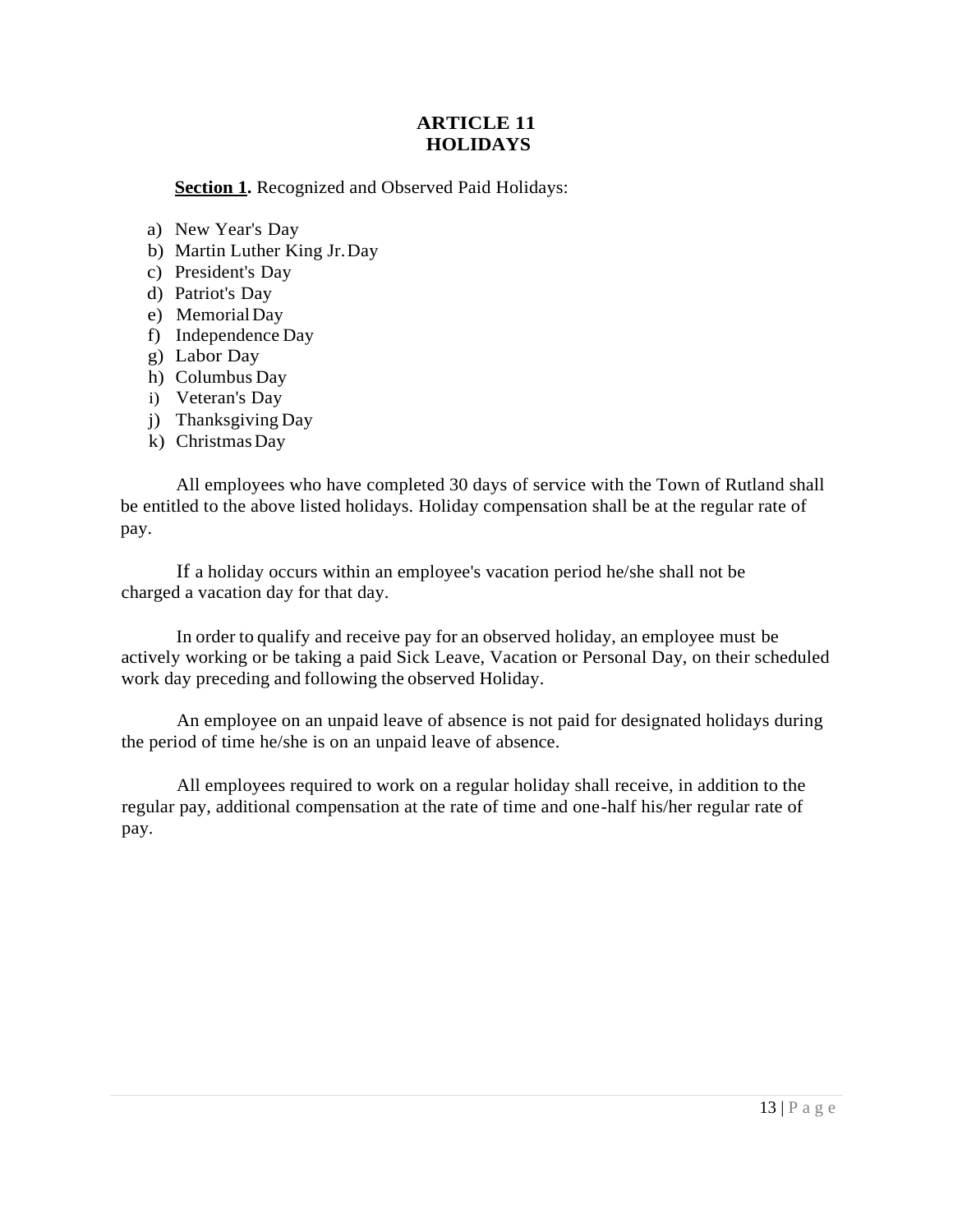#### **ARTICLE 12 SENIORITY&SENIORITYRIGHTS**

<span id="page-13-0"></span>Seniority shall be by rank and shall consist of the relative length of accumulated service of each employee in the respective rank and any accumulated service in a rank(s) above their present rank. An employee's length of service shall not be reduced by paid time lost due to sickness or injury or authorized leave of absence. For the purpose of this Article, rank shall mean and include the following: Dispatch Supervisor and Dispatcher. All full-time bargaining unit members have seniority over all part-time dispatchers

The Town shall post in a conspicuous place and furnish the Union with a current seniority list at least every twelve (12) months and whenever there is a change.

An employee's continuous service record shall only be broken by voluntary resignation, suspension for greater than thirty (30) consecutive days, discharge for just cause, or retirement.

#### **ARTICLE 13 SHIFT BIDDING & SHIFT ASSIGMENTS**

<span id="page-13-1"></span>Open full-time shifts shall be awarded by seniority. If a full-time shift opening occurs during the year, such shift shall be posted and be open for bid for a period of ten  $(1\ 0)$  days. The notice shall be posted in the Rutland Regional Emergency Communications Center by the Director of Communications. The most senior full-time dispatcher shall pick first. The process shall continue through the current full-time seniority list until the shift is filled.

Twice annually, with changes effective January I and July I, all full-time shifts shall be re-bid, in order of seniority as defined by Article 12 of this Agreement.

Shift assignment and selection is based on seniority within rank or position, i.e. dispatchers and dispatch supervisors. Management may determine that a change to shift assignment is necessary based on training or job performance issues. Such change will be made for a temporary period of time not to exceed thirty (30) days, and may be extended if management can clearly demonstrate and substantiate a need for continued reassignment.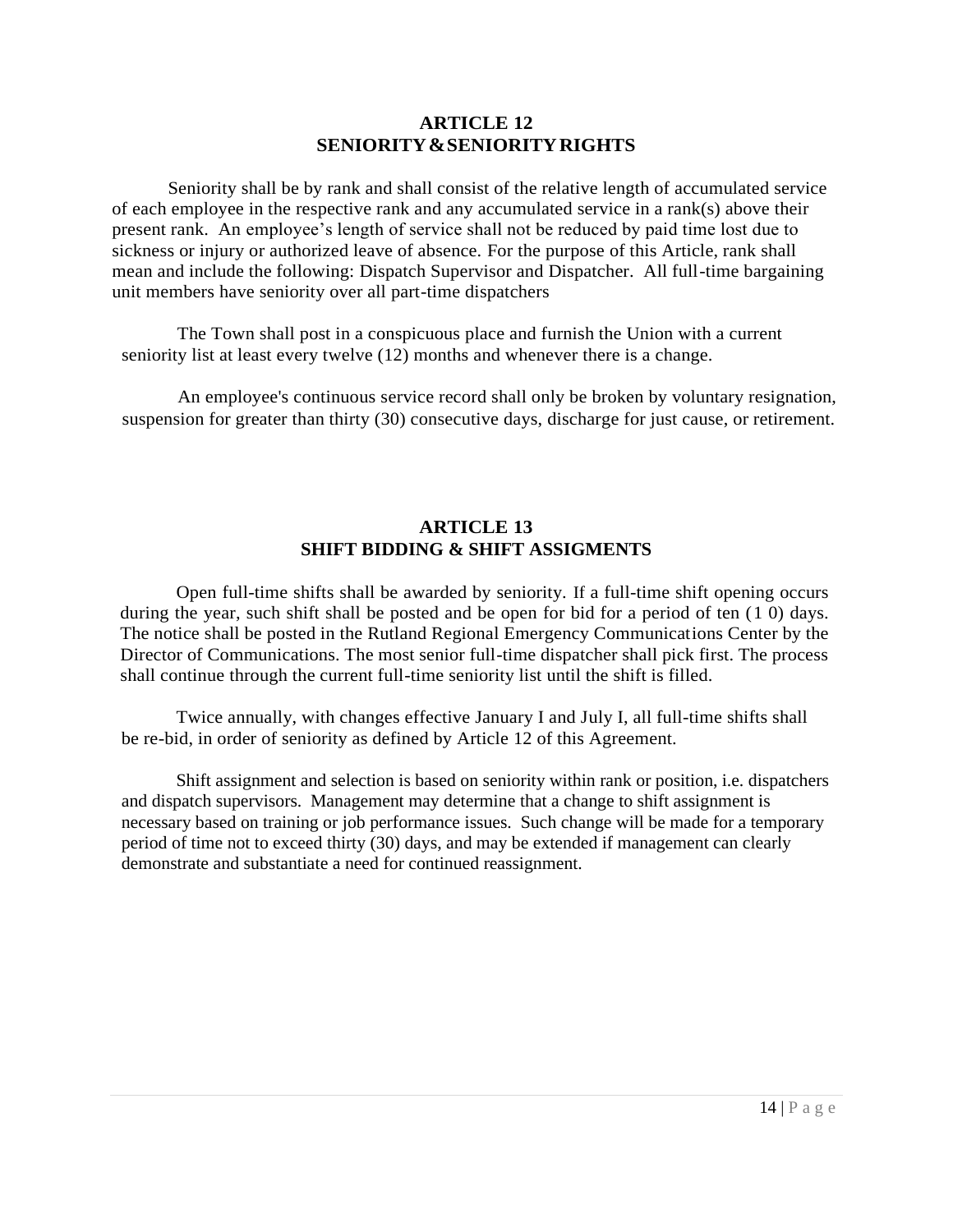#### **ARTICLE 14 VACATION LEAVE**

<span id="page-14-0"></span>Vacation leave will be granted as follows:

2 weeks' vacation after 1 year of employment 3 weeks' vacation after 5 years of employment 4 weeks of vacation after 10 years of employment 5 weeks of vacation after 15 years of employment

The number of full years of employment is determined on July 1st. For example, if an employee will attain 6 years of employment during the fiscal year that begins July 1, they will be eligible to receive 3 weeks of vacation starting on July 1st of that fiscal year.

Vacation leave may not be accumulated/carried into a different fiscal year.

Employees may not have their vacation time paid out "in lieu of'' taking the time off.

#### **ARTICLE 15 SICKLEAVE**

#### <span id="page-14-1"></span>**Granting of Sick Time:**

Sick days shall be credited to the employees on July  $1<sup>st</sup>$  of each year. For Full-time (40 Hours per week) employees, 120 hours of sick leave will be granted, to a maximum of 1,400 hours. For permanent part-time employees who are regularly scheduled to work 20 or more hours per week, sick time will be granted at a ratio of the regularly scheduled part-time hours divided by 40 hours per week. Employees may not have their accrued sick time paid out "in-lieu" of taking the time off.

#### **Use of Sick Days:**

An employee that has been absent from work due to the use of non-occupational sick leave three (3) consecutive days or more at one time, must present a doctor's certificate to their department Head. This certificate shall be attached to the weekly benefit time reports that are submitted to the treasurer's Office. A Doctor's certificate may also be required if a Department Head, the Town Treasurer, or the Town Administrator has reasonable cause to believe that the employee may be abusing their non-occupational sick leave.

#### **Sharing Sick Time:**

Employees may donate sick leave to another employee of the Town of Rutland who is in serious need (due to a serious illness or injury and that employee has exhausted all of his/her available sick, personal, compensatory, and/or vacation time). The donated time shall be paid to the employee in need at the employee in need's rate of pay, regardless of the rate of pay of the employee choosing to donate time. All donations shall be submitted in writing to the Department Head who shall present the donation request to the Town Administrator. Authorization of the donation shall be at the discretion of the Town Administrator.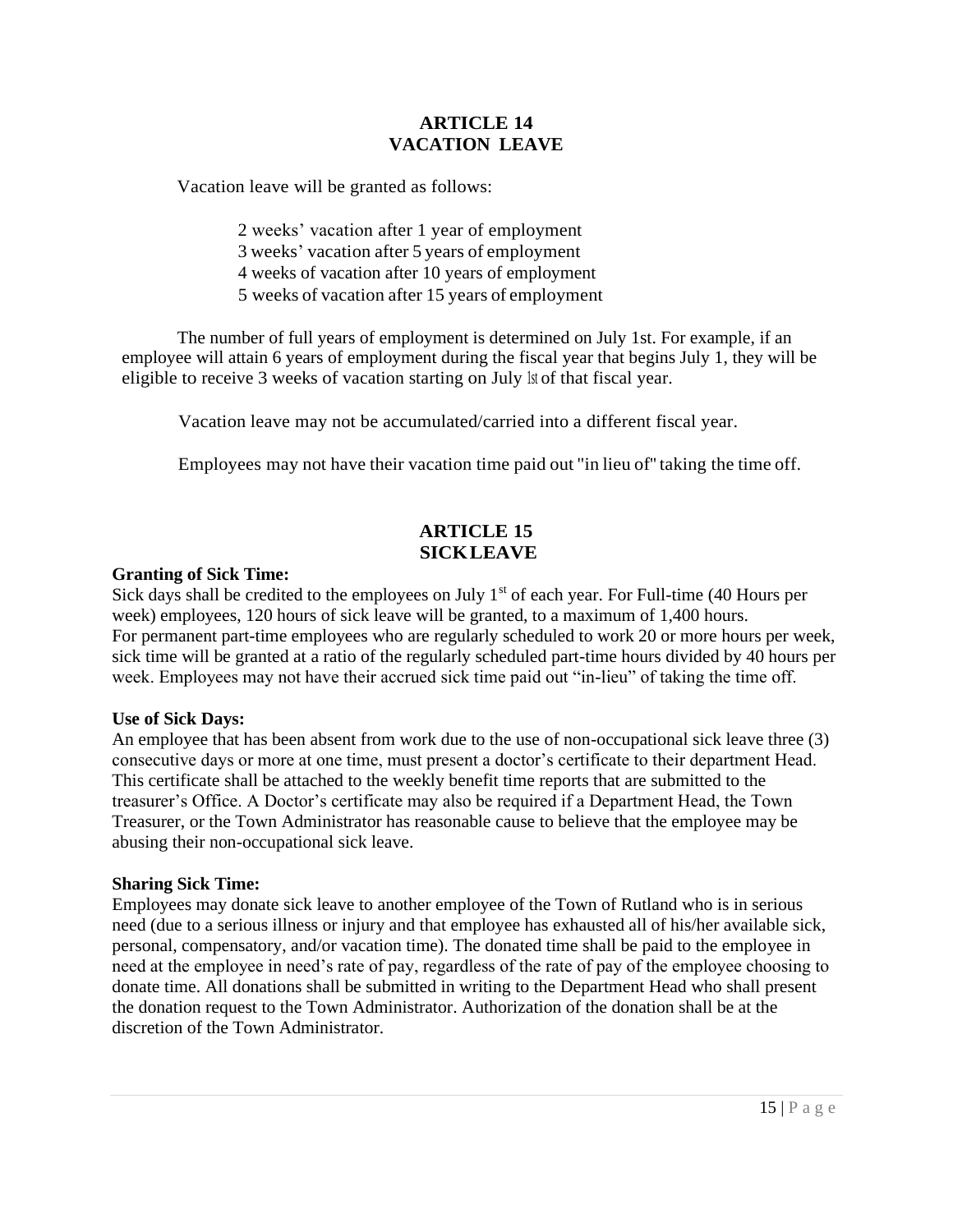#### **Sick Incentive Time:**

Employees that do not use sick leave in a calendar month shall earn 3 hour of sick incentive time, not to be charged to sick leave or vacation leave. Any days earned as sick incentive leave shall be counted as personal time and allowed to be used with the approval of the Department Head. Up to 36 hours can be carried over between fiscal years.

#### **ARTICLE 16 COMPASSION LEAVE**

An employee will be allowed up to five (5) days leave with pay and benefits upon the death of a spouse, domestic partner, child, parent, or sibling.

Up to three (3) days leave with pay and benefits upon the death of a grandparent, uncle, aunt, in-law or person living in the employee's household.

One (I) day leave with pay and benefits will be allowed the death of a close relative who is not a member of the immediate family.

Time to attend the funeral services of a fellow employee may be granted by the Director of Communications.

#### **ARTICLE 17 PERSONAL L EAVE**

<span id="page-15-0"></span>For full-time (40 hours per week) employees, up to 24 hours of personal leave per year with pay and benefits may be with the approval of the Communications Director or his/her designee. Personal time requests shall not be unreasonable denied.

Reasons for personal leave may include, but are not limited to, injury or illness of a family member, emergencies, or personal business that must be done during work hours. Personal leave may not be accumulated/carried into a different fiscal year. Personal leave may be used in two (2) hour increments

Employees may not have their personal time paid out "in lieu of' taking the time off.

#### **ARTICLE 18 OVERTIME PAY**

<span id="page-15-1"></span>Employees who work in excess of 40 hours in a week shall be paid at one and one-half times the regular hourly rate.

All time for which an employee is on full pay status such as sick leave, vacation, educational or training leave, but excluding holidays not worked, shall be considered time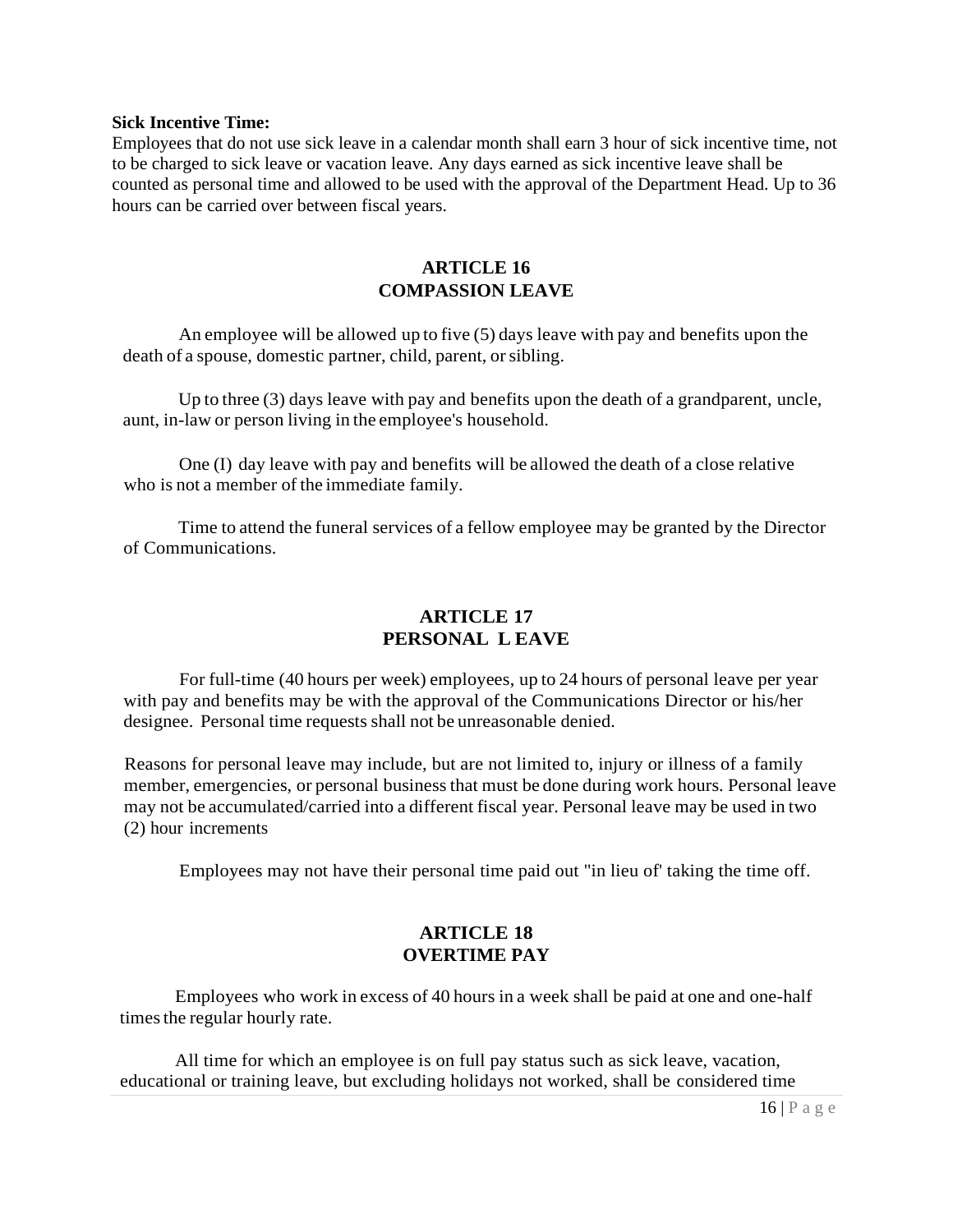worked for the purpose of calculating overtime compensation.

#### **ARTICLE 19 UNION RELEASE TIME & UNION RIGHTS**

<span id="page-16-0"></span>The Town agrees to allow the Union to maintain a suitable bulletin board in a convenient place in the Rutland Regional Emergency Communications Center to be used by the Union. The Union shall limit its posting of notices and bulletins to such bulletin board.

The Town agrees that during work hours, on the Town's premises used by the Rutland Regional Emergency Communications Center, and without loss of pay, Union representatives shall be allowed to:

Attend negotiating meetings with Town officials or Union meetings.

One Union representative shall be allowed reasonable time to investigate and file grievances so long as operations are not affected. One Union representative shall be allowed to attend grievance hearings before the Fire and Police Chief and/or Board of Selectmen.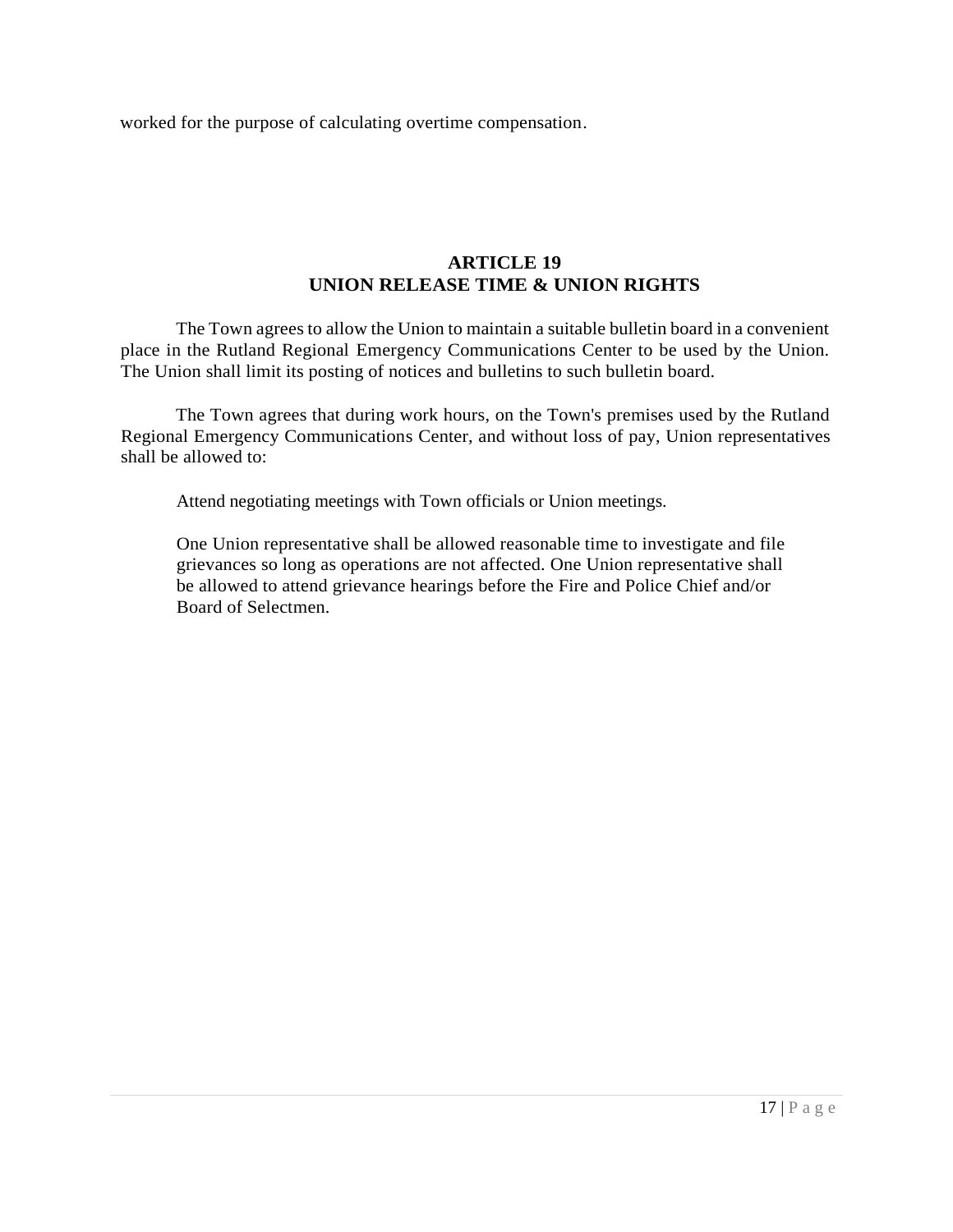#### **ARTICLE20 UNION DUES**

<span id="page-17-0"></span>The Town shall, for the duration of the agreement, deduct regular periodic Union dues each pay period from the paycheck of each employee who individually certifies in writing authorization for such deduction. The voluntary authorization for the deduction of dues specified above shall be as follows:

#### **DESIGNATION AND CHECK OFF AUTHORIZATION RUTLAND REGIONAL EMERGENCY DISPATCH EMPLOYEES, MASS COP LOCAL 435**

I hereby request and accept membership in the RUTLAND REGIONAL EMERGENCY DISPATCH EMPLOYEES, MASSCOP LOCAL 435, and designate said labor organization as my sole and exclusive representative for the purposes of collective bargaining with my Employer in respect to rates of pay, wages, hours of employment or other conditions of employment.

I further authorize and direct the Town of Rutland to deduct from my pay in each pay period the initiation fee and the regular monthly Local Union dues for the current (or preceding) month and to remit the same to the RUTLAND REGIONAL EMERGENCY DISPATCH EMPLOYEES, MASSCOP LOCAL 435.

This authorization shall take effect as of the date hereof and shall remain in effect until revoked by me as hereinafter set forth.

Signature

Name (Printed)

Date of Signing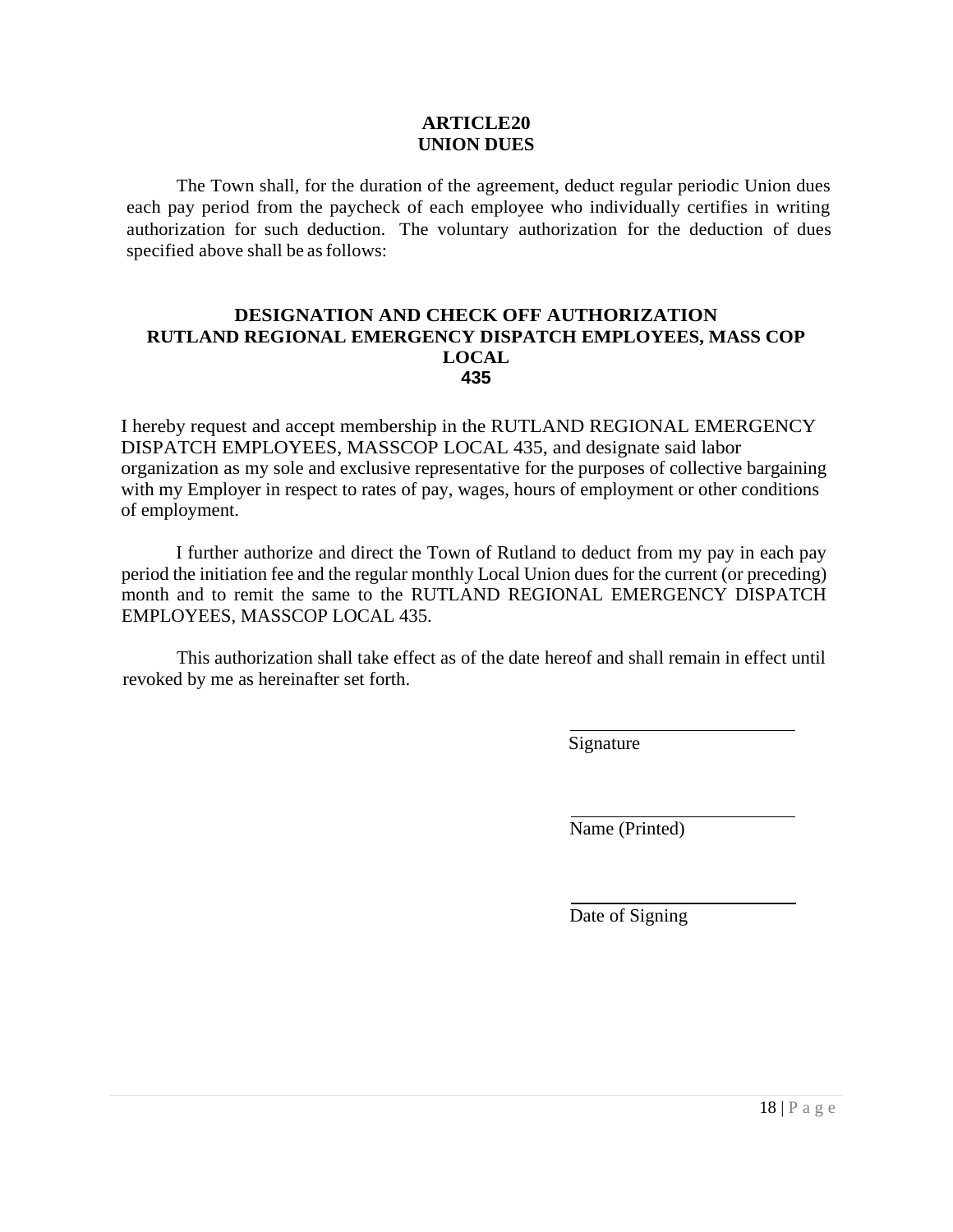#### **ARTICLE 21 AGENCY SERVICE FEE**

<span id="page-18-0"></span>Effective the thirtieth day following employment, or the effective date of this Agreement, whichever is the later, all employees covered by this Agreement shall be required, as a condition of employment to pay each pay period, an agency fee to the Union in an amount calculated in accordance with the law and no greater than Union dues.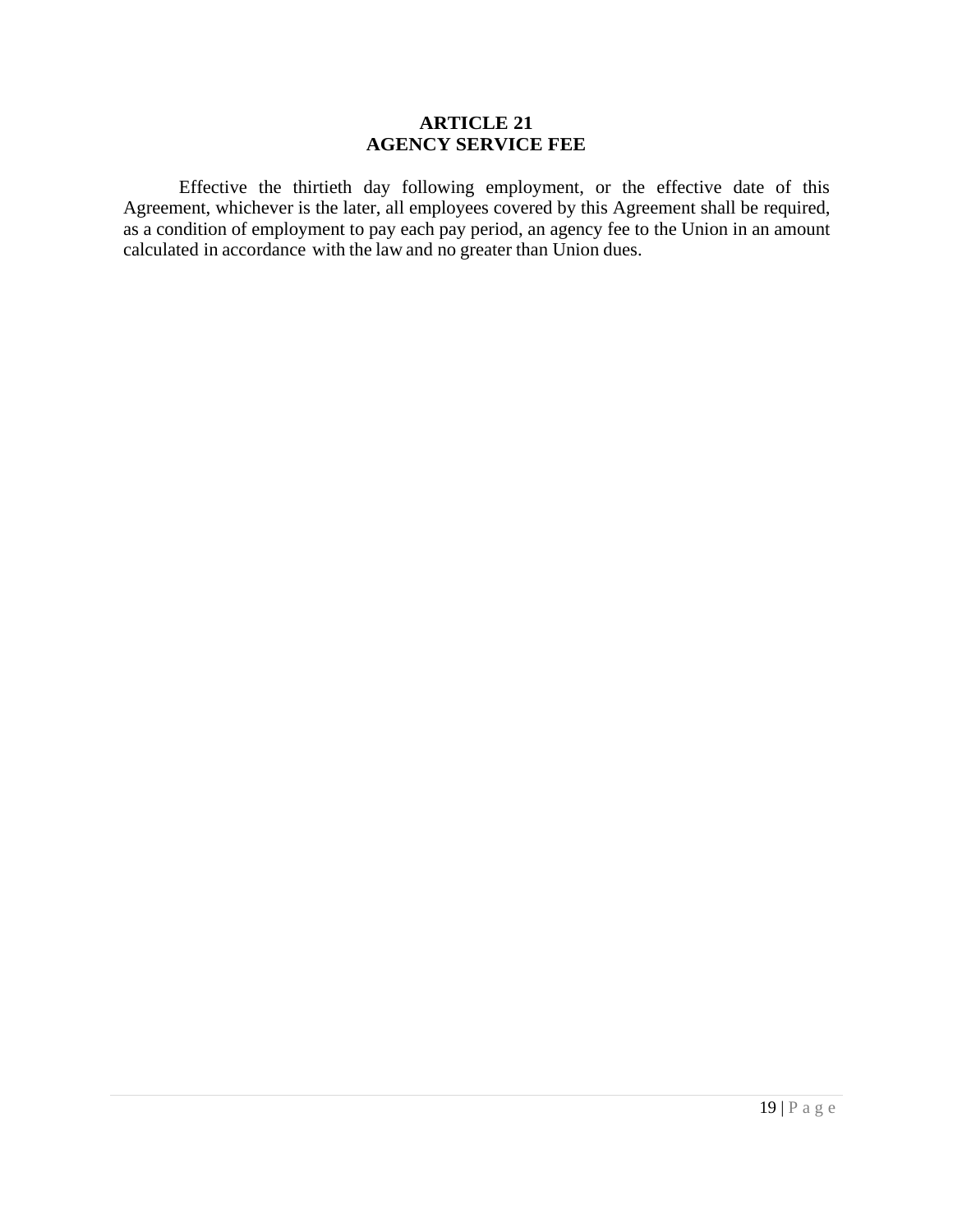#### **ARTICLE 22 MATERNITY/ PATERNITY LEAVE**

<span id="page-19-0"></span>On the occasion of the birth or adoption of a child, any employee shall, upon his/her request, and with the approval of the Director of Communications, whose approval shall not be unreasonably withheld, be granted a leave of absence without pay, in intervals of 90 days, not to exceed one (1) year in total.

Upon expiration of an approved leave of absence or sooner if he/she wishes, the employee shall be reinstated in the position which he/she held at the time such leave was granted.

Employees who wish to take such leave for purposes of maternity or paternity leave, the first ninety days of leave shall not be counted as the employee's FMLA leave. Bargaining unit members on maternity or paternity leave will be permitted to use all available paid time off during this period, including but not limited to vacation, personal, compensatory, and sick time.

#### **ARTICLE 23 FAMILY & MEDICAL LEAVE**

<span id="page-19-1"></span>In addition to the other leave provided in this agreement, bargaining unit members will be entitled to up to leave in accordance with the Family and Medical Leave Act (FMLA) (29 U.S.C. 2601, et seq.), the Small Necessities Leave Act (MGL c.149, s.52D), or Employment Leave for Victims and Family Members of Abusive Behavior (MGL c.149, s.52E, upon the employee's request.

Family and medical leave under this article shall be defined as leave in accordance with said laws.

At the employee's option, employees will be entitled to use any or all of their accrued paid leave for family and medical leave, but will not be so required.

All health insurance and other contractual benefits will continue during the period of family and medical leave, and all benefits will continue to accrue, whether the family and medical leave is paid or unpaid.

Family and medical leave shall not constitute a break in service.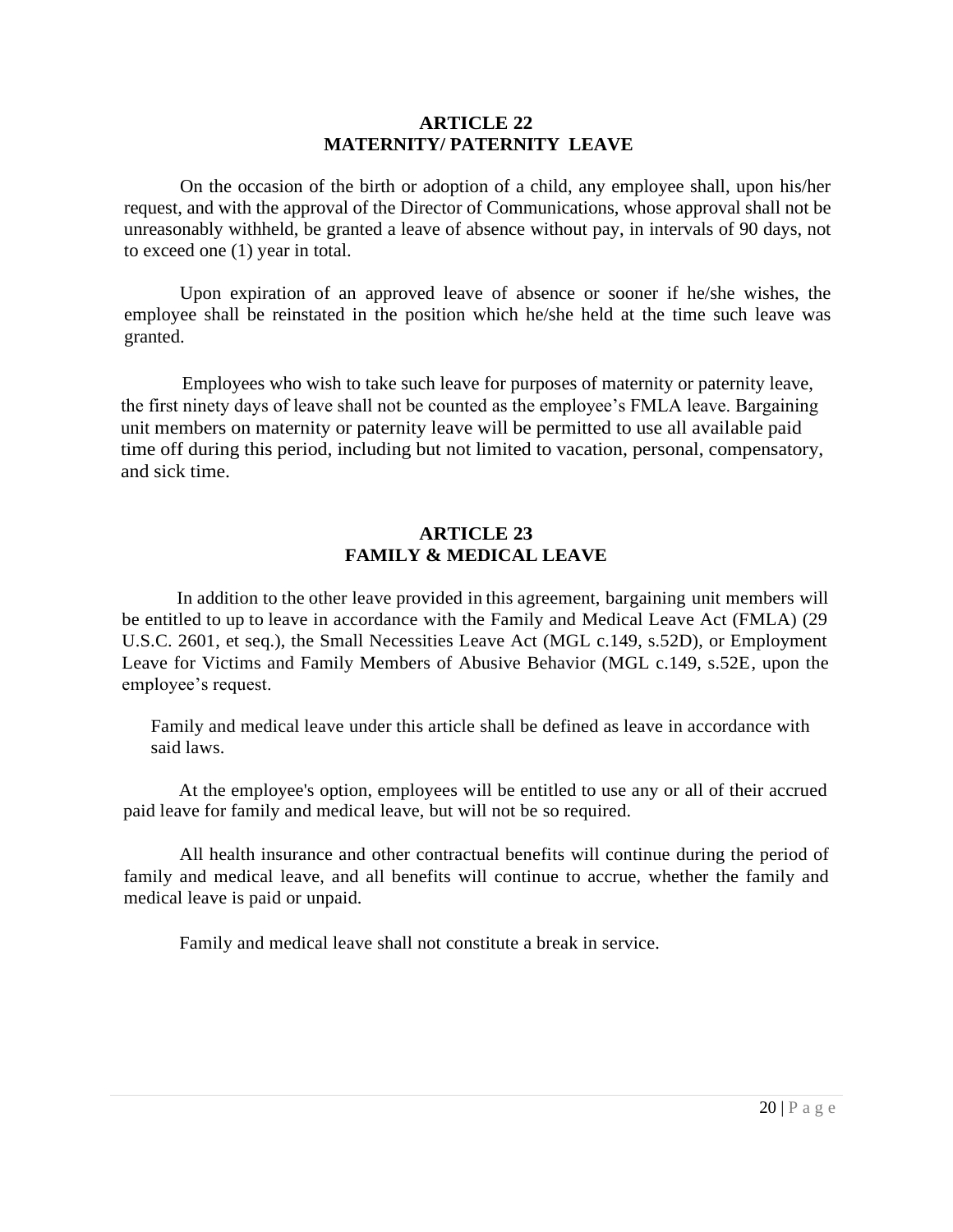#### **ARTICLE 24 COMPENSATION**

#### <span id="page-20-0"></span>**A. Base Wage**

|  | <b>July 1, 2020</b> |
|--|---------------------|
|  |                     |

| Dispatch Supervisor | Step1<br>\$29.32  | Step 2<br>\$30.65 | Step 3<br>\$31.98 |                   |
|---------------------|-------------------|-------------------|-------------------|-------------------|
| Dispatcher          | Step 1<br>\$22.93 | Step 2<br>\$23.88 | Step 3<br>\$24.88 | Step 4<br>\$25.90 |
| <b>July 1, 2021</b> |                   |                   |                   |                   |
| Dispatch Supervisor | Step 1<br>\$31.82 | Step 2<br>\$33.27 | Step 3<br>\$34.72 |                   |
| Dispatcher          | Step 1<br>\$25.18 | Step 2<br>\$26.12 | Step 3<br>\$27.15 | Step 4<br>\$28.18 |
| <b>July 1, 2022</b> |                   |                   |                   |                   |
| Dispatch Supervisor | Step 1<br>\$32.13 | Step 2<br>\$33.59 | Step 3<br>\$35.05 |                   |
| Dispatcher          | Step 1<br>\$25.43 | Step 2<br>\$26.38 | Step 3<br>\$27.42 | Step 4<br>\$28.46 |

#### **B. Shift Differentials**

Shifts commencing at or after 11:00PM-7:00AM - \$1.25 Shifts commencing at or after 3:00PM-11:00PM - \$1.00

#### **C. Stipends**

Each Certified Training Officer (CTO) who is assigned training duties within the Rutland Regional Dispatch Center by the Communications Director shall receive an annual stipend of \$1,000 paid out monthly.

#### **D. Longevity**

The Town shall provide members, longevity stipend of One Thousand Dollars (\$1,000) to each member starting on the anniversary date of 15 years of full-time service with the Rutland Regional Emergency Communication Center.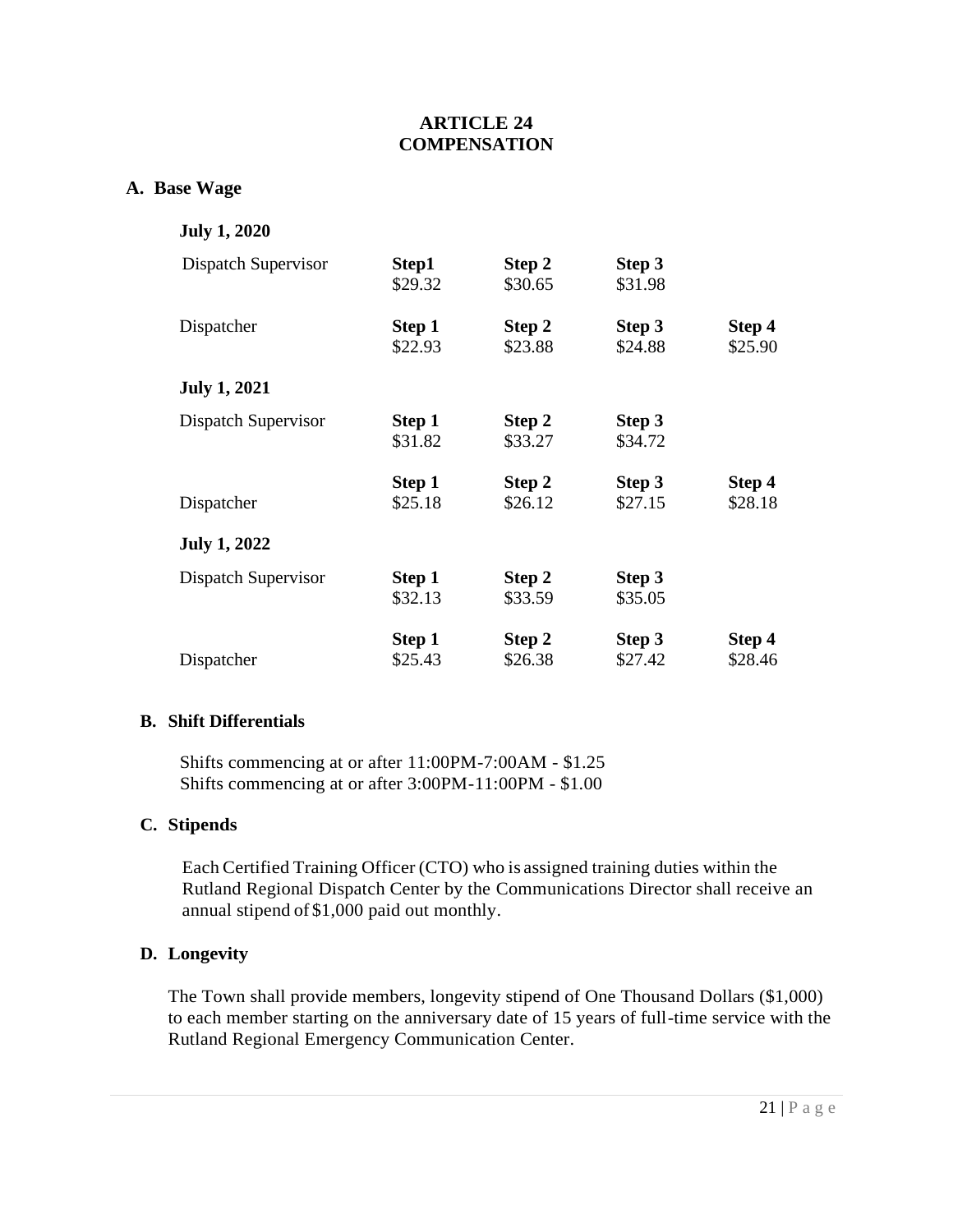#### **ARTICLE 25 CLOTHING ALLOWANCE**

<span id="page-21-0"></span>Employees will receive an annual fiscal year uniform allowance of \$250. Employees shall be neatly dressed at all times while on duty, in uniforms which comply with the department specifications. Expenditure of full uniform allowance shall not excuse a dispatcher from maintaining his/her uniform in compliance with departmental specifications.

Employees will be able to select clothing from the department's uniform website.

All items purchased with the fiscal year uniform allowance are property of the Rutland RECC and will be returned if an employee resigns or is terminated.

Items not listed on the website may be purchased with the approval of the Communications Director.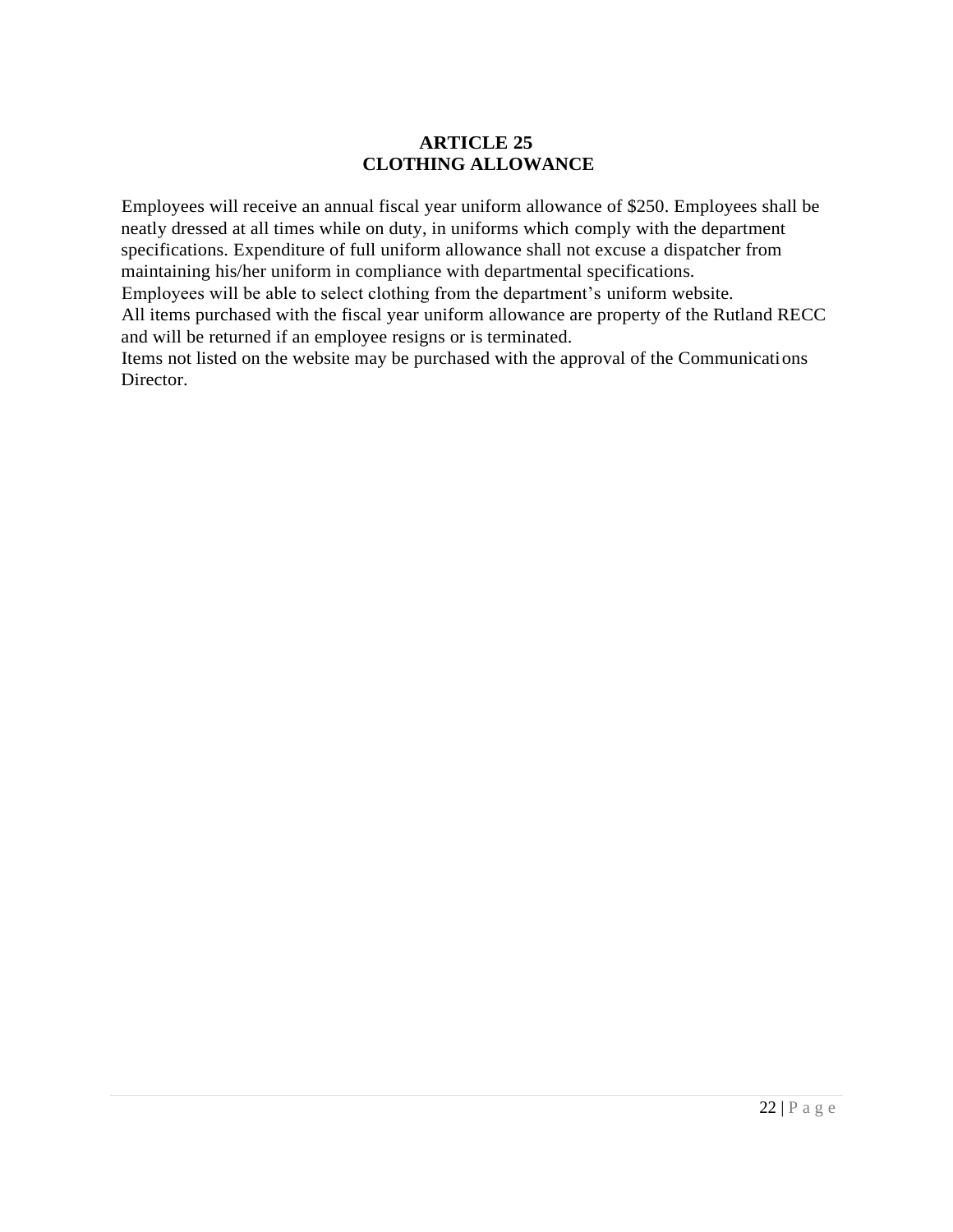#### **ARTICLE 26 HEALTH INSURANCE**

<span id="page-22-0"></span>The Town shall pay Seventy-Five (75%) Percent of the premiums for coverage in effect under the Town health and life insurance plans for all members of the bargaining unit.

#### **ARTICLE 27 JURY DUTY**

<span id="page-22-1"></span>The Town shall pay an employee's regular wages for all time spent performing jury duty, minus any compensation received by the employee as jury pay, provided the employee has given the Director of Communications forty-eight (48) hours' notice of the jury obligation.

#### **ARTICLE 28 MISCELLANEOUS**

<span id="page-22-2"></span>**Section 1.** Members shall be required to maintain a valid Massachusetts driver's license.

Enforcement of this paragraph is subject to just cause.

**Section 2.** Members shall not use cell phones or similar devices while engaged in emergency activities unless it directly relates to the emergency situation.

**Section 3.** Members shall be subject to the Electronic Communication Policy attached as Addendum I.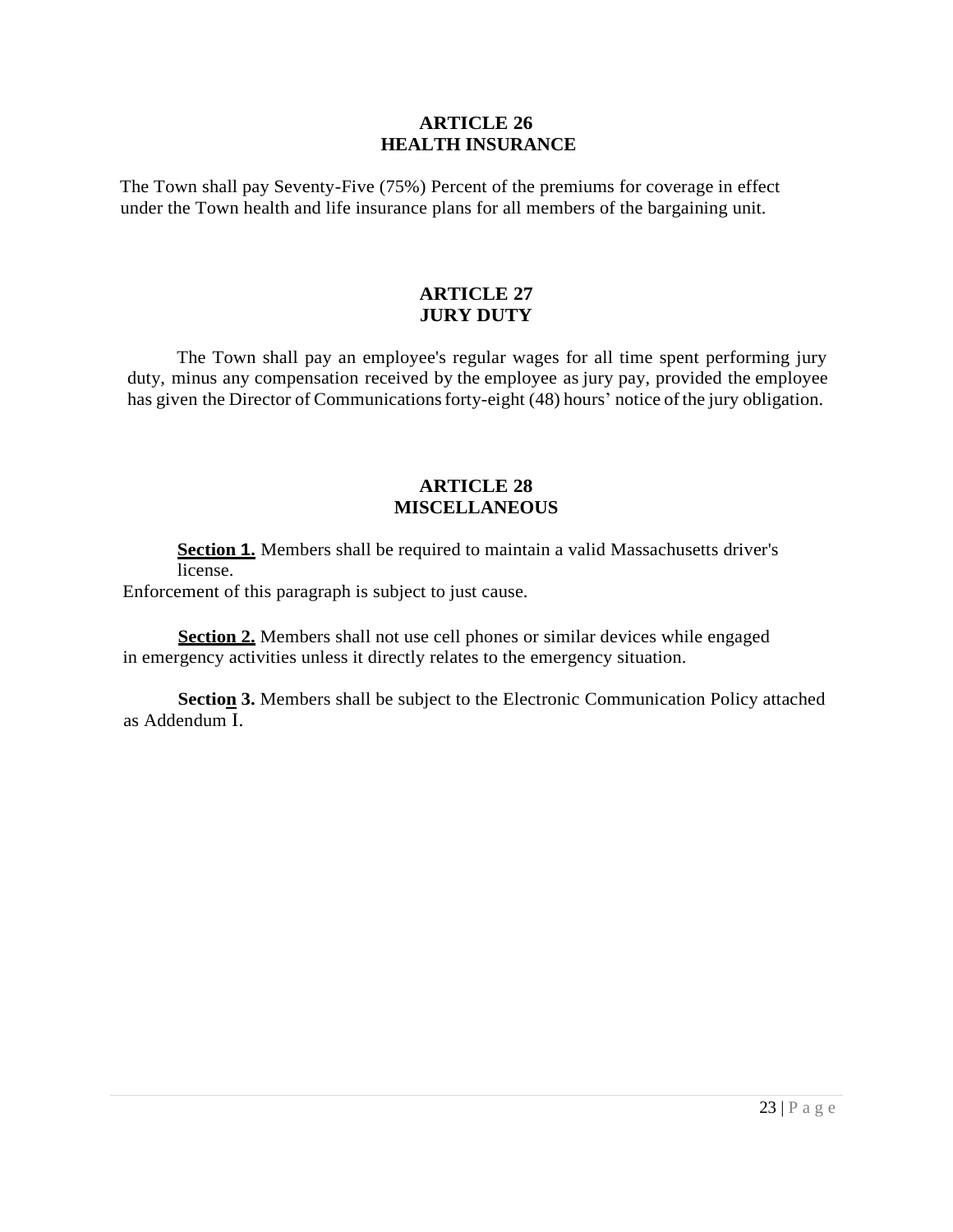#### **ARTICLE29 DRUG AND ALCOHOL TESTING POLICY**

#### <span id="page-23-0"></span>**Section One - Policy**

The Town and the Union recognize that drug use by employees would be a threat to the public welfare and the safety of department personnel. It is the goal of this policy to eliminate drug usage through education and rehabilitation of the affected personnel. The possession, use or being under the influence of alcoholic beverages or unauthorized drugs shall not be permitted at the Employer's work site and/or while an employee is on duty.

#### **Section Two - Informing Employees about Drug and Alcohol Testing**

All employees shall be fully informed of the Dispatch Department's drug and alcohol testing policy. Employees will be provided with information concerning the impact of the use of alcohol and drugs on job performance. The employer shall inform the employees on how the tests are conducted, what the test can determine and the consequences of testing positive for drug use. All newly hired employees will be provided with this information on their initial date of hire. No employee shall be tested before this information is provided to him/her.

#### **Section Three - Employee Testing**

Employees shall be subjected to medical testing involving urine or blood analysis or other similar or related tests for the purpose of discovering possible drug or alcohol abuse if there is a reasonable suspicion to believe an employee's work performance is impaired due to drug or alcohol abuse. This reasonable suspicion may be based on thefollowing:

- (a) Involvement in a fatal or serious bodily injury accident or an accident involving substantial property damage (exceeding \$30,000.00); or,
- (b) An observable phenomenon, such as direct observation of drug/alcohol use or the physical symptoms of being under the influence of a drug/alcohol; or,
- (c) A pattern of abnormal conduct or erratic behavior; or,
- (d) An arrest of a drug or alcohol related offense; or,
- (e) Information provided by reliable and credible sources.

**Section Four** - The parties shall ensure the confidentiality of the testing process and results. Access to information about the tests shall be limited to the employee and only members of management and union officials with a compelling need for this information.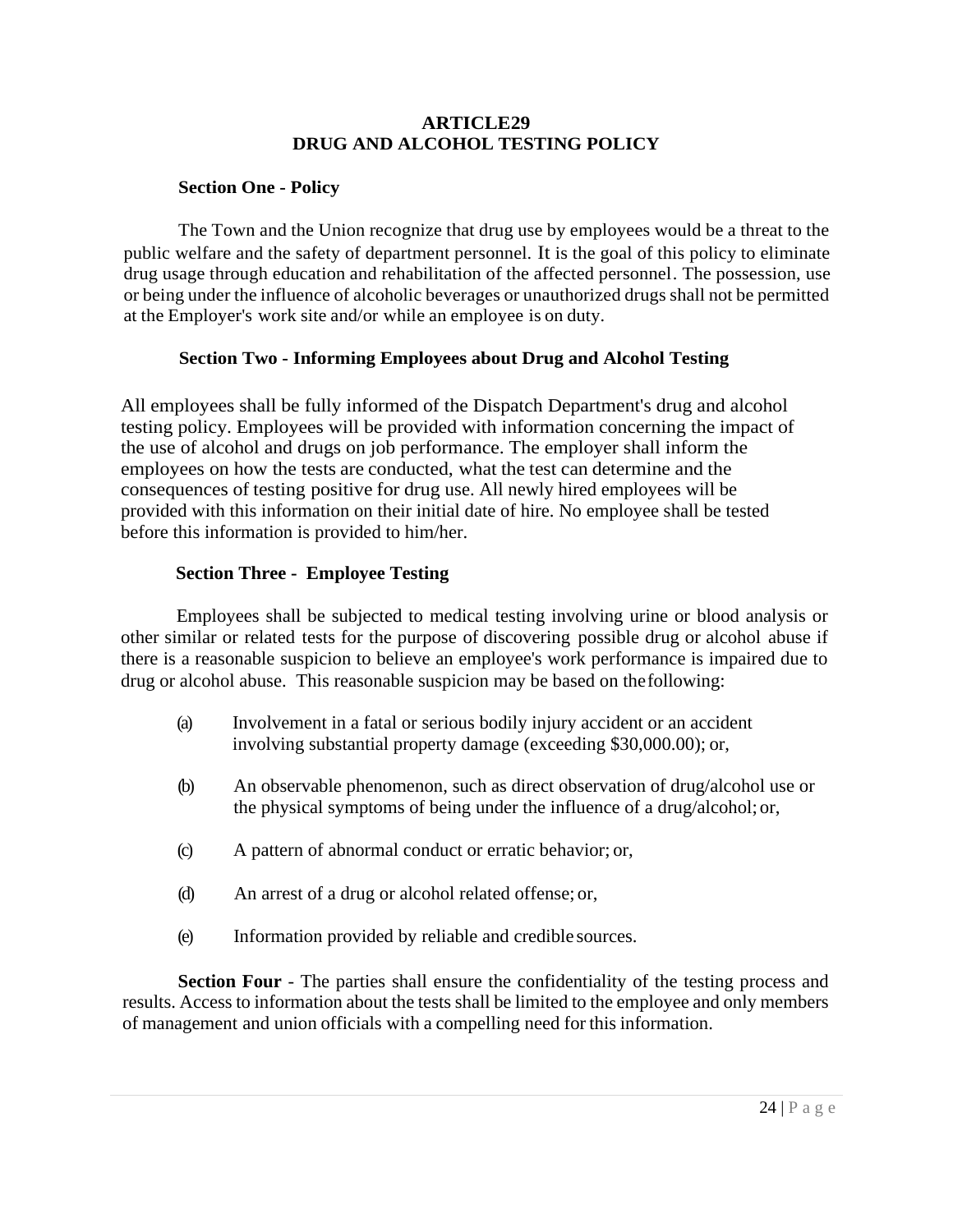**Section Five -** The following information shall be provided an employee directed to undergo a drug test:

- I. a copy of the testing programprocedures;
- 2. a description of the sample gathering protocol;
- 3. a list of tests to be used:
- 4. the name and location of the laboratories to be used;
- 5. the test results in writing with an explanation of what the results mean.

**Section Six** - Rehabilitation programs shall be mandatory for employees with confirmed positive results or for any employee admitting drug or alcohol abuse. Available sick leave may be utilized to accommodate participation in an approved rehabilitation program. The employee shall be expected to comply with all the requirements and regulations of the substance abuse rehabilitation clinic and the failure to abide by all such conditions and requirements shall be a basis for termination of employment.

**Section Seven -** The employee agrees to submit a random urinalysis testing at the discretion of the Town for a period of one (1) year after returning to work after commencing said program. If any test during such time yields a positive result, the employee shall be immediately subject to disciplinary action which may be termination of employment.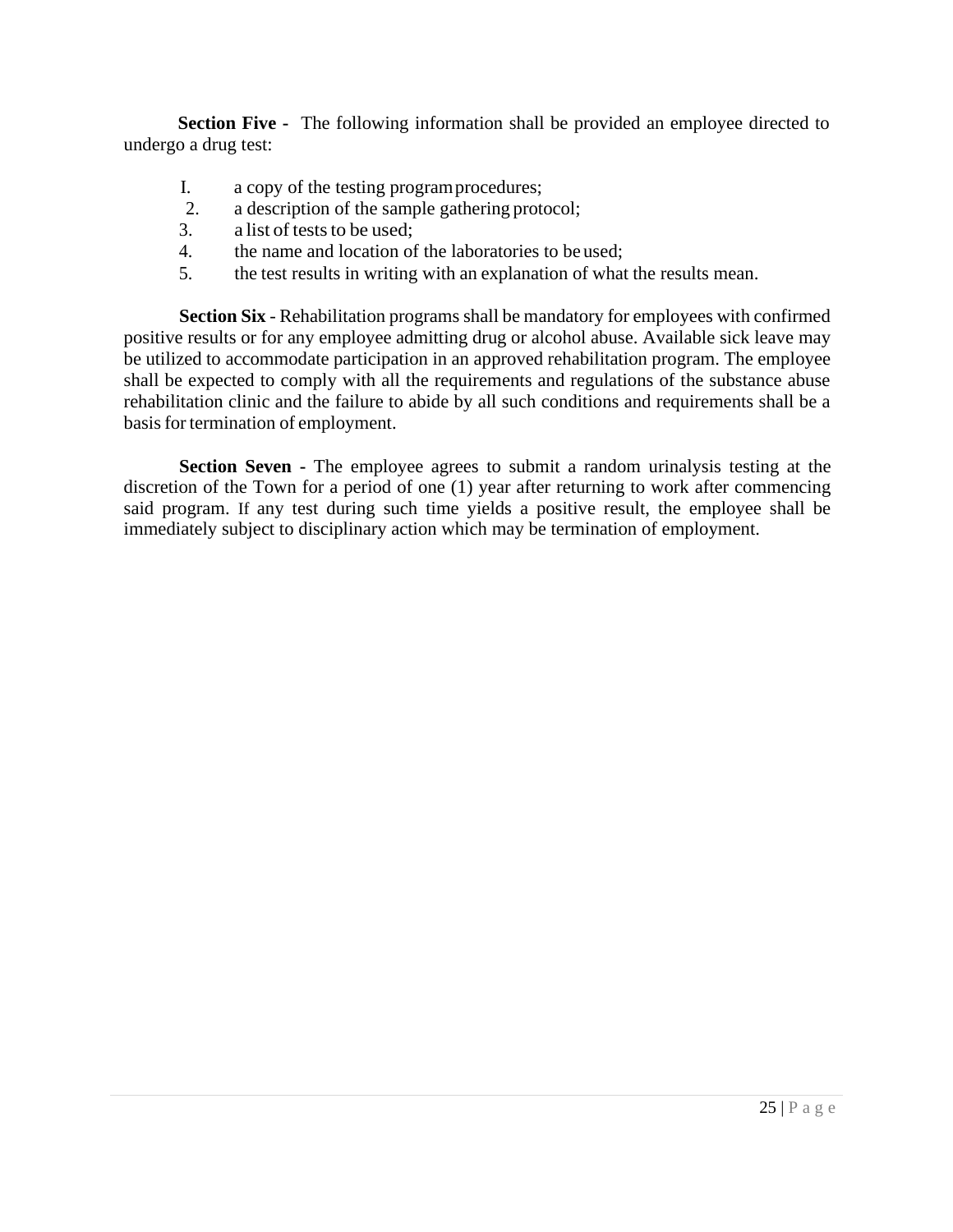#### **ARTICLE 30 HEALTH, SAFETY& OPERATIONAL FUNCTIONS**

<span id="page-25-0"></span>It shall be the policy of the Town and the Union to promote the health and safety of the bargaining unit members and the orderly operations of the Rutland Regional Emergency Communications Center by strict adherence to the rules for the prevention of accidents and/or occupational diseases.

A committee of not more than three (3) bargaining unit members shall meet quarterly with the Director of Communications and other such persons as they desire to be present. Such meetings to be held at a mutually convenient time and place. Matters to be discussed shall be of an informal nature relating to health, safety, and operations and that the meetings shall not be used as bargaining sessions for terms and conditions of employment.

One on-duty Union representative shall be allowed reasonable time attend said meetings at regular rate of pay (non-over-time) so long as operations are not affected.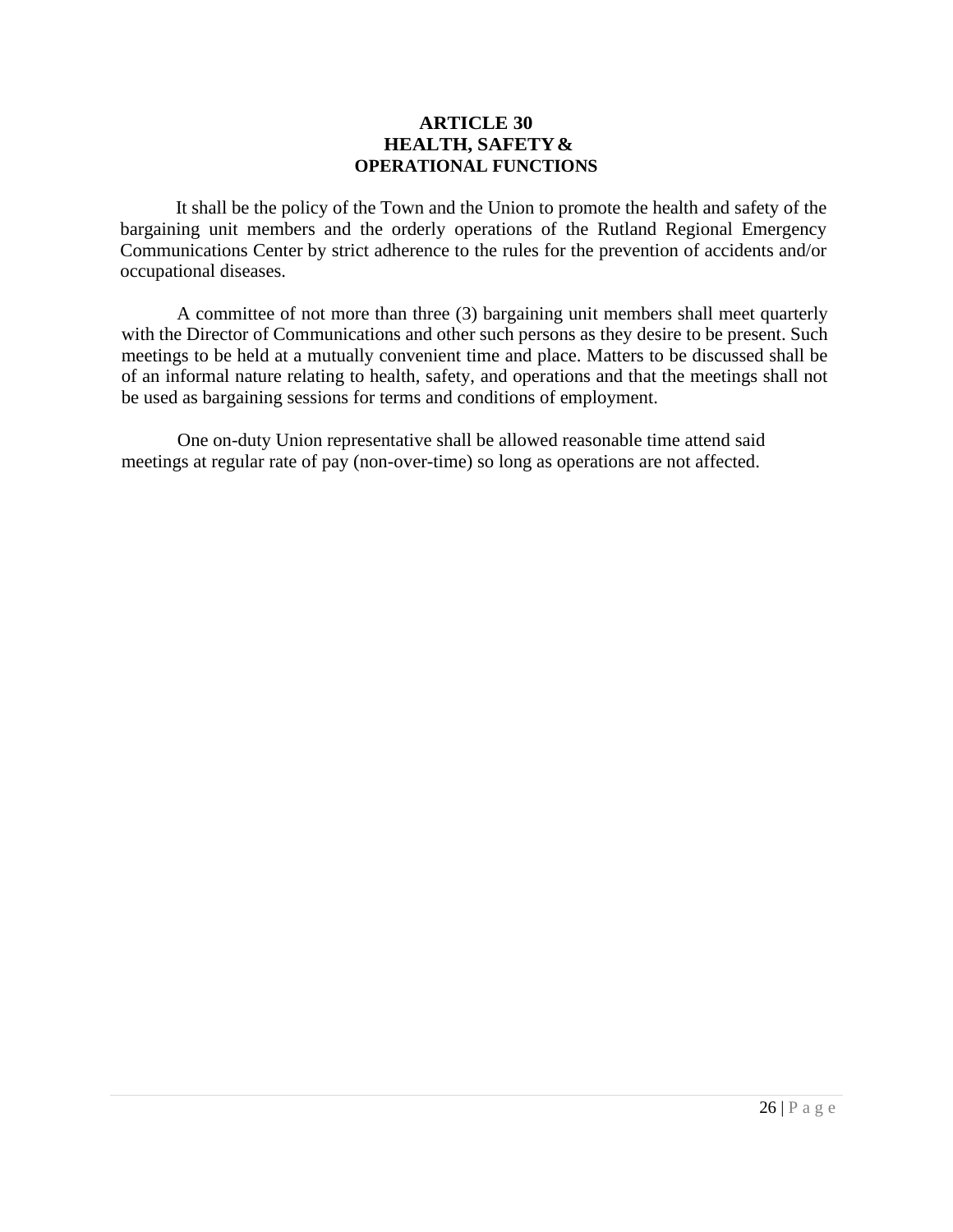#### **ARTICLE 31 REDUCTIONS IN FORCE & RECALL**

<span id="page-26-0"></span>In the event it becomes necessary to lay off Rutland Regional Emergency Communications Center employees or otherwise reduce staffing (hours or personnel) reductions shall be made in order of seniority, as defined by this Article 12 of this Agreement. In the event it becomes necessary to lay-off or otherwise reduce full-time employees, full-time employees shall be laid off in inverse order by use of the Article 12 seniority list.

For a period of one year, laid off bargaining unit members shall be eligible for recall. Employees shall be recalled from lay-off according to their seniority with the most senior laid off employee recalled first. No full-time employees shall be hired to work in the Rutland Regional Emergency Communications Center until all employees in lay-off status desiring to return to work have been offered a recall.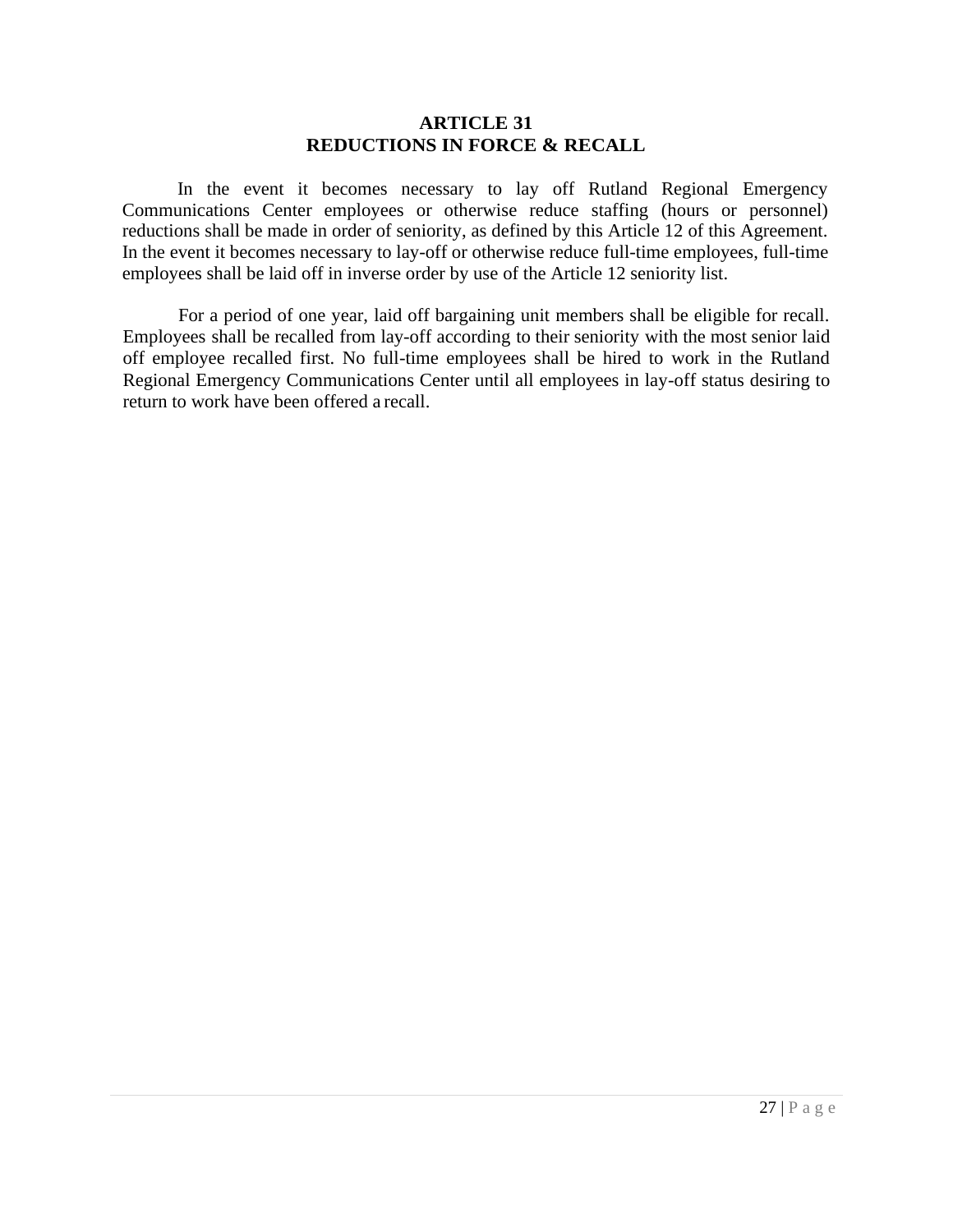#### **ARTICLE 32 DURATION**

<span id="page-27-0"></span>This Agreement shall remain in full force and effect from July 1, 2013, up to and including June 30, 2016. No more than six months prior to June 30, 2016, either party may serve upon the other notice of its desire to alter or amend the Agreement. The parties shall then negotiate over the terms of a successor agreement. Until a successor agreement has been executed, this Agreement shall remain in full force and effect.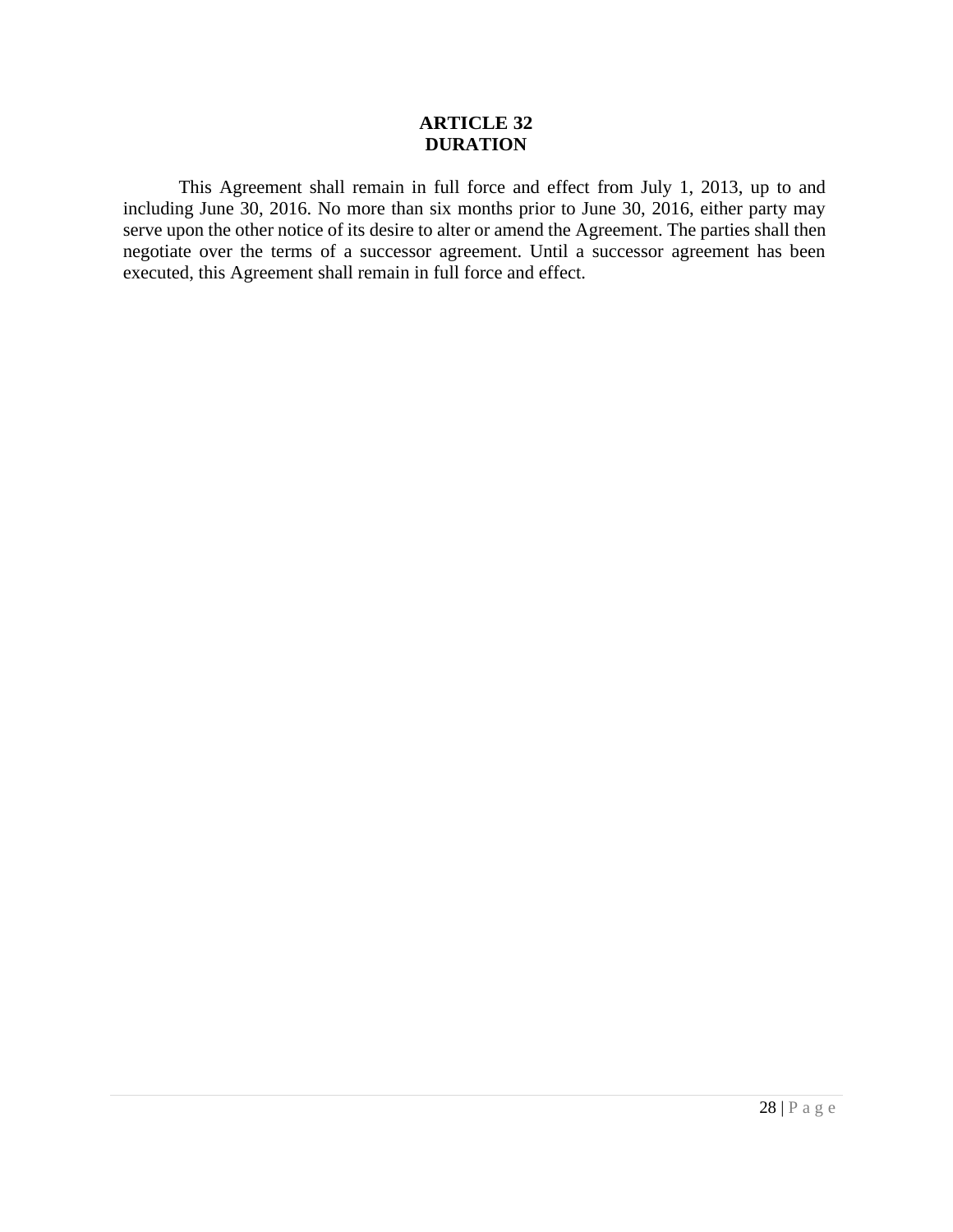#### **ADDENDUM**

#### **TOWN OF RUTLAND Electronic Communication Policy**

<span id="page-28-0"></span>The Town of Rutland ("the Town") owns and maintains the following forms of electronic communication: internal and external electronic mail (e-mail), voice mail, Intranet and Internet access ("Systems"). These Systems exist in order to further the Town's interests and support its operation andmission.

Some limited, non-business use is acceptable provided that the non-business use does not interfere with the Town's business needs or operation and does not violate state or federal law or any aspect of thispolicy.

All electronic communication systems are the property of the Town. All passwords, messages, attachments composed, sent, or received are the Town's property. **Users should not consider any message or retained files to be private.**

#### **I. Legal Liability**

This policy is in place to minimize the risk of legal liability to users and to the Town that might result from the use of our electronic communication and Systems.

Electronic mail is made available as a business communication tool and Town employees are obliged to use this tool in a responsible, effective and lawful manner. Although e-mail might appear to be less formal than other written communication, it is subject to the same laws that apply to other forms of communication, such as those against defamation or those protecting intellectual or personal property rights. The Town's existing policies prohibiting sexual and other forms of harassment apply equally to the use of Town e-mail and other system components.

• If you should create or transmit any message or material with libelous, defamatory, harassing, offensive, racist or obscene content, you may incur personal liability for civil damages and/or be criminally prosecuted.

• If you violate client confidentiality by sharing or forwarding confidential information, other than on a need to know basis, and in accord with Town policy, you and/or the Town may be held liable fordamages.

The use of Town e-mail or other Systems components in disregard or violation of the Electronic Communication Policy will result in personal liability to the user, and the Town will disassociate itself from the user as far as possible within the law.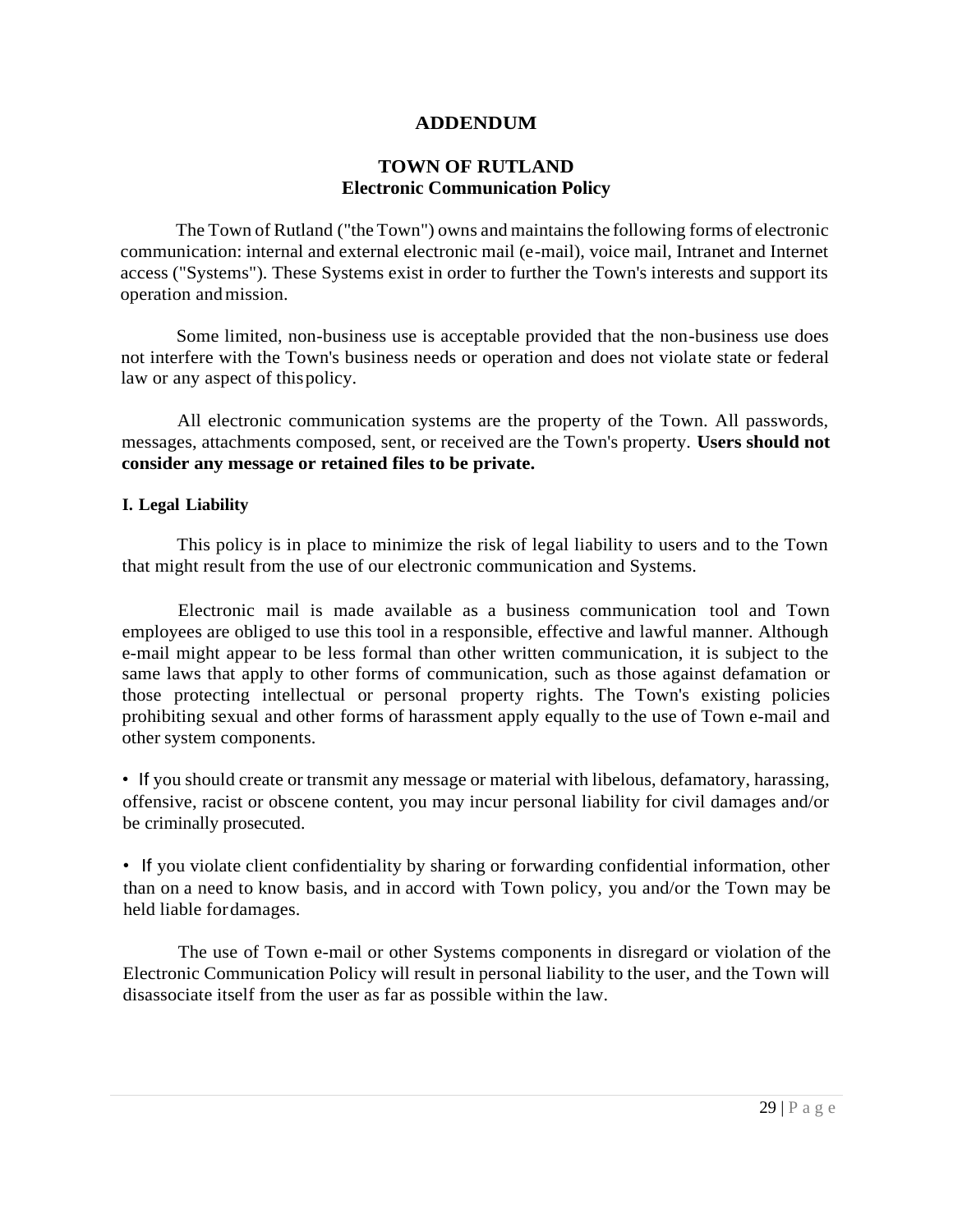#### **II. Systems Monitoring**

The Town has the right to, and will, monitor employee electronic communications and usage. Employees must have no expectation of privacy in anything they create, store, send or receive on the Town's computer Systems.

Your electronic communications can be monitored without prior notification if the Town deems this necessary, in its sole discretion. All incoming and outgoing voice and email messages and attachments are subject to access, review and disclosure in the ordinary course of administering the Systems, including communications that are password protected. Similarly, Internet web sites visited and files downloaded will be evident to those employees responsible for administering that system. Additionally, the Town uses automated monitoring tools to continuously detect, block and/or quarantine files that may violate our policies or threaten the integrity of our Systems.

Employees responsible for administering the Systems are required to report any abuses of the Systems to the Town's managers. Indeed, certain illegal uses of the Town's Systems are required by law to be reported to law enforcement authorities.

Violations of any part of the Electronic Communications Policy may result in disciplinary action, which, depending upon their severity or frequency may range from warning or suspension of privileges to possible discharge from employment.

#### **III. ActivitiesExpresslyProhibited**

The Town expressly prohibits the use of its Systems to:

- Commit a crime or violate any law, regulation or Town policy.
- Create, transmit, display or retain messages or materials that could reasonably be considered offensive, abusive, threatening, intimidating, hostile or harassing. Sending unwanted and/or offensive e-mail messages may constitute harassment if they are persistent enough to create an intimidating or hostile environment. Examples of such messages or materials include, but are not limited to:
	- o those with sexual content or requesting sexual favors.
	- o web sites containing: sexually explicit images or cartoons; racial or ethnic slurs; and/or comments that inappropriately concern any person's age, race, gender, sexual orientation, religion, national origin, ancestry or disability. For further explanation and examples, please refer to the Town's Sexual Harassment Policy and Harassment Policy (additional copies attached hereto).
- Use of the Systems to make an unauthorized attempt to enter into another employee's computer, or the computer of any third party (commonly referred to as "hacking"). Such an action is a violation of the Federal Electronic Communications Privacy Act (ECPA) 18 U.S.C. § 2510.
- Access material or sites that contain unlawful or sexually explicit material.
- Engage in computer games or gambling activity.
- Create or transmit "chain letters," or otherwise engage in "spam."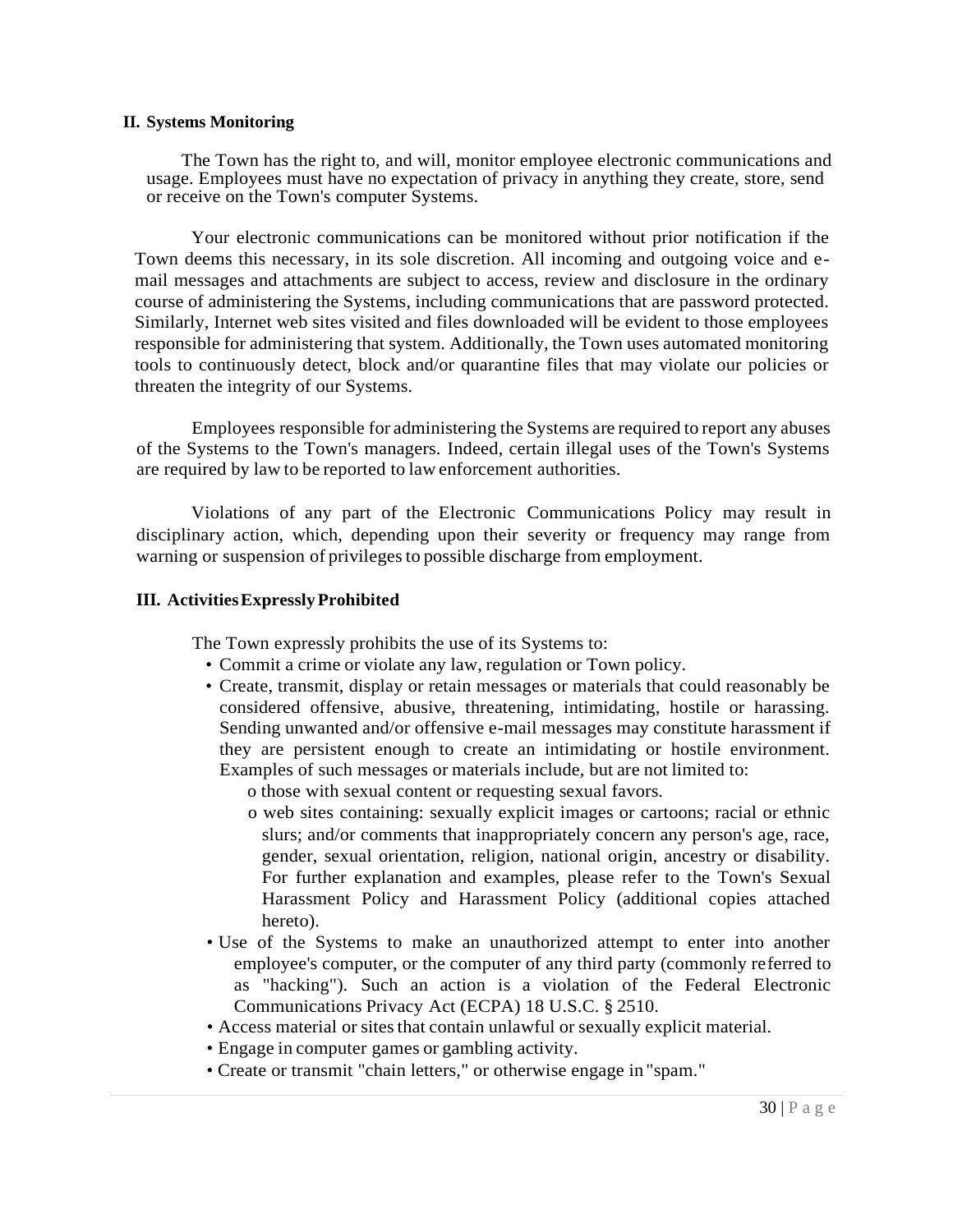- Knowingly download or distribute pirated software or data.
- Conduct private or personal business, including any manner of non-Town related solicitation, whether commercial ventures, political, religious or other personal causes by any employee.
- Maliciously use or disrupt the Town's computers, networks, Internet services; or breach the Systems' security features; or misuse or damage the Town's computer equipment; or misuse computer passwords or accounts; or attempt to access unauthorized sites. Use the Town's computers, networks and Internet services after such access has been denied or revoked; nor shall employees attempt to delete, erase or otherwise conceal any information stored on a Town's Systems that violates this Policy
- Load, or download any software applications including "freeware" (such as themes, games, clocks, and weather), icons or screen savers of any kind to any computer unless previously authorized by the Town's IT Manager. Use of "instant messaging" functions, such as AOL Instant Messaging ("AIM"), MSN Messenger, Yahoo! Messenger, and the like are expressly prohibited.
- Download or install Palm Pilot or comparable software without authorization and without coordinating with the IT Manager for assistance to ensure appropriate security measures are in place.
- Allow any former employee or non-employee to access the Town's Systems, or transmit or share in any form any Town materials to former employee or nonemployee without the express permission of the Town's Management.
- Violate copyright law and license agreements regarding software or publications accessed or downloaded from the Internet. The Town does not condone and will not defend violations of copyright laws and licenses.
- Open e-mail or attachments unless they are confident that the content issafe.
- Use any private computer (such as a home computer) without current virus protection to remotely access the Town Systems, or engage in other activity that subjects the Systems to unwarranted exposure to viruses, worms or other potentialdamage.
- Employees are also prohibited from sharing passwords and may be held accountable for all usage of the Systems under theirpasswords.

Deleting an electronic mail message or other information does not necessarily mean the message cannot be retrieved from the Town's Systems. The Town routinely backs up system information and retains backup copies of all documents, including downloaded electronic mail messages. Electronic mail, once transmitted, can be printed, forwarded, and disclosed by the receiving party without the consent of the sender. Information within the Systems, including that stored in backup files, may be subject to disclosure in response to litigation discovery.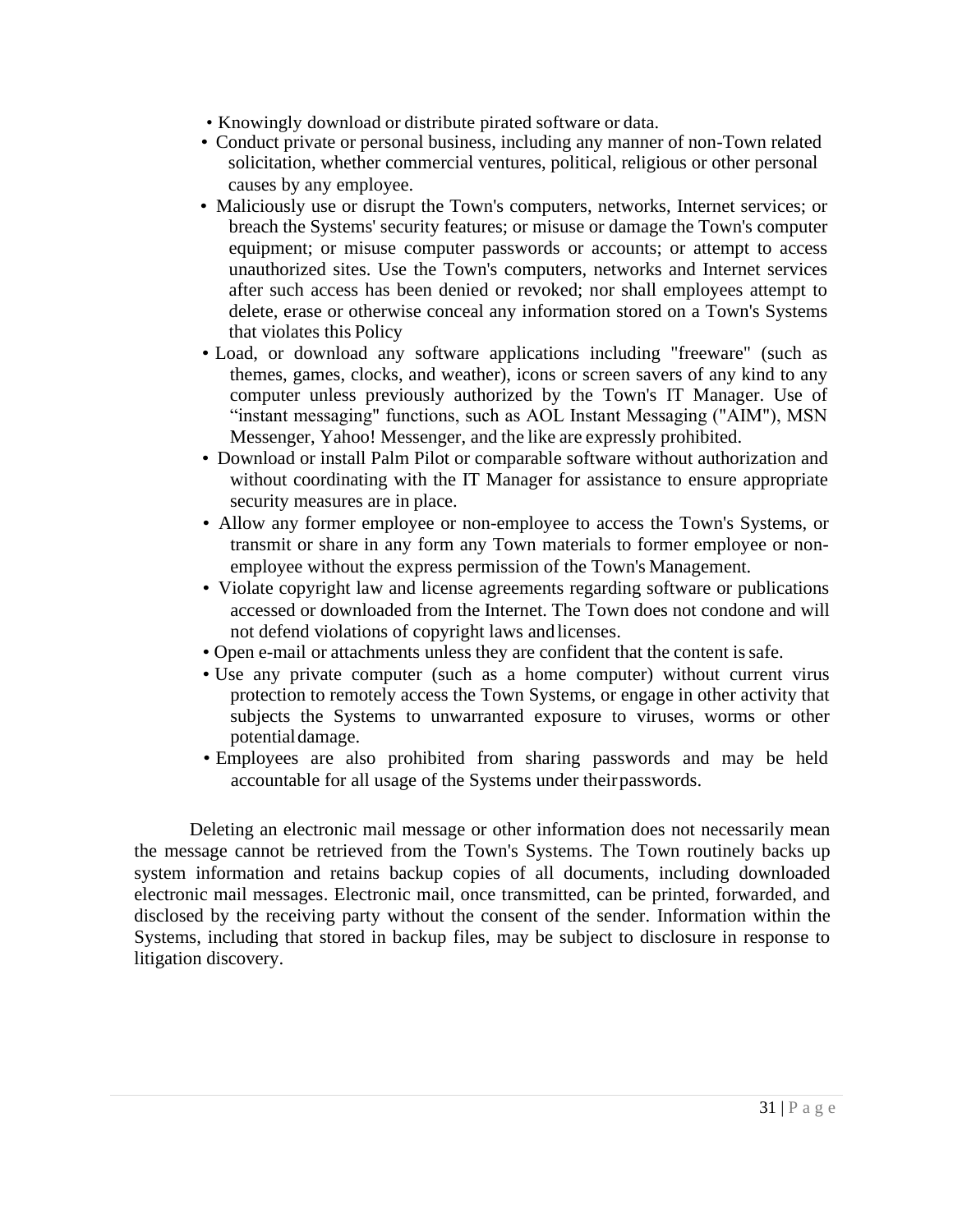#### **IV. Professionalism**

Electronic mail should display care and professionalism, therefore, please adhere to the following e-mail practices:

• Write well-structured e-mails.

• Label every message with a short, descriptive subject, distinctive fromother similarmessages.

• Always use the spell check function before you send an e-mail, in addition to visually scanning each message to detect errors not identified by spell check.

• Send only e-mails the content of which could be displayed on a public notice board. If they cannot be displayed publicly in their current state, consider rephrasing the e-mail, marking the e-mail as confidential or using other means of communication.

- Mark an e-mail as important only if it is justified.
- Do not indiscriminately copy all who may be on the sender's copy list when responding.

• Delete inconsequential e-mails (i.e. SPAM, sales solicitations) regularly, and copy into and profile in OPEN Docs substantive communication to, from, or for clients for printing and filing as hard copies.

### **V. Questions**

If you have any questions or comments about this Electronic Communications Policy, please contact the Board of Selectmen or the appropriate Department Head. If you do not have any questions, the Town presumes that you understand and are aware of the rules and guidelines in the Electronic Communication Policy and will adhere to them.